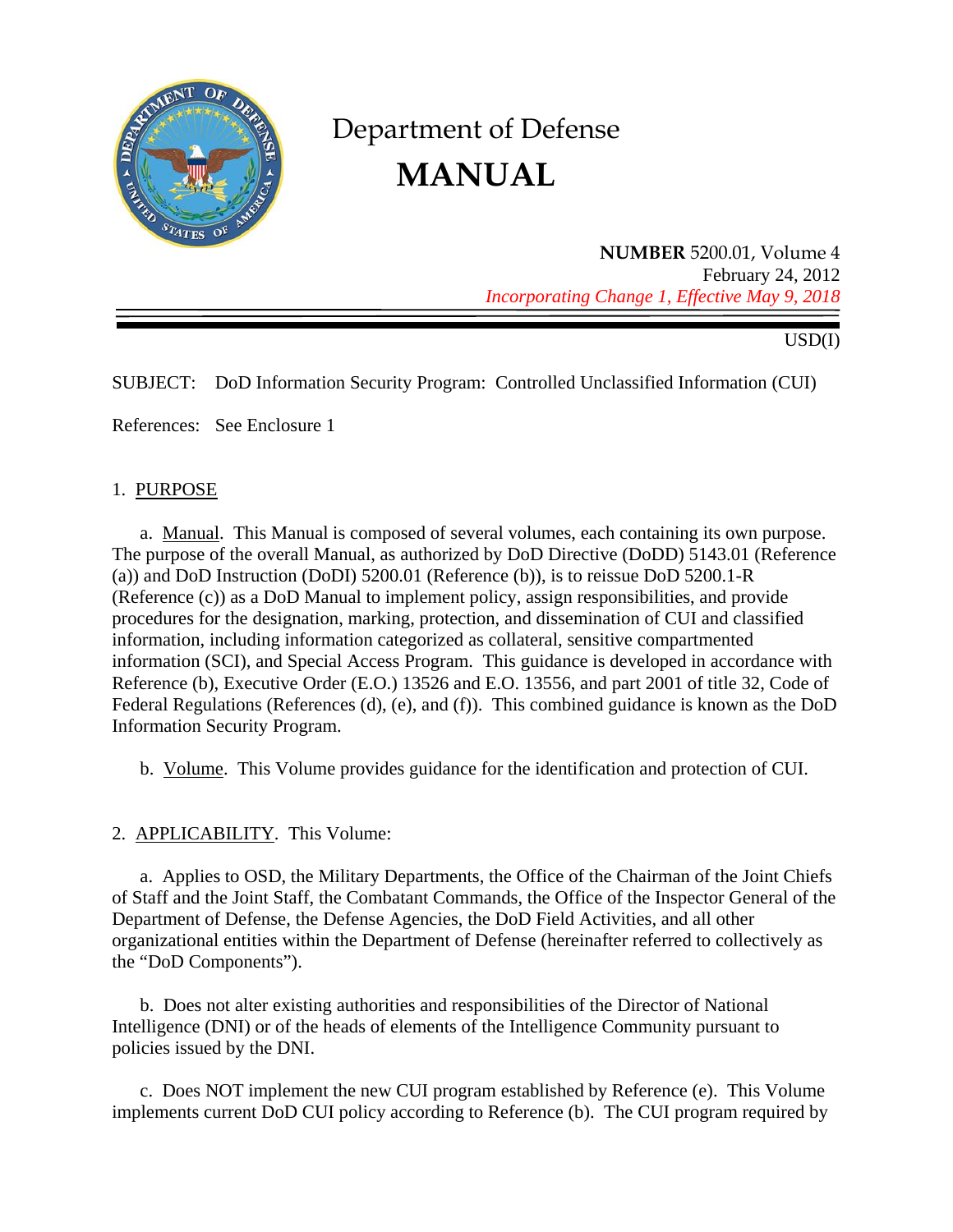Reference (e) will be implemented by a change to this Volume after the Federal policy is finalized.

3. DEFINITIONS. See Glossary.

4. POLICY. It is DoD policy, in accordance with Reference (b), to:

a. Identify and protect national security information and CUI in accordance with national level policy issuances.

b. Promote information sharing, facilitate judicious use of resources, and simplify management through implementation of uniform and standardized processes.

c. Protect CUI from unauthorized disclosure by appropriately marking, safeguarding, disseminating, and destroying such information.

5. RESPONSIBILITIES. See Enclosure 2.

6. PROCEDURES. See Enclosure 3.

7. RELEASABILITY. UNLIMITED. This Volume is approved for public release and is available on the Internet from the DoD Issuances Website at http://www.dtic.mil/whs/directives. *Cleared for public release. This Volume is available on the Directives Division Website at http://www.esd.whs.mil/DD/.*

8. EFFECTIVE DATE. This Volume is effective upon its publication to the DoD Issuances Website. *February 24, 2012.*

Michael G. *V*icker Under Secretary of Defense for Intelligence

Enclosures

- 1. References
- 2. Responsibilities
- 3. Identification and Protection of CUI
- 4. CUI Education and Training

Glossary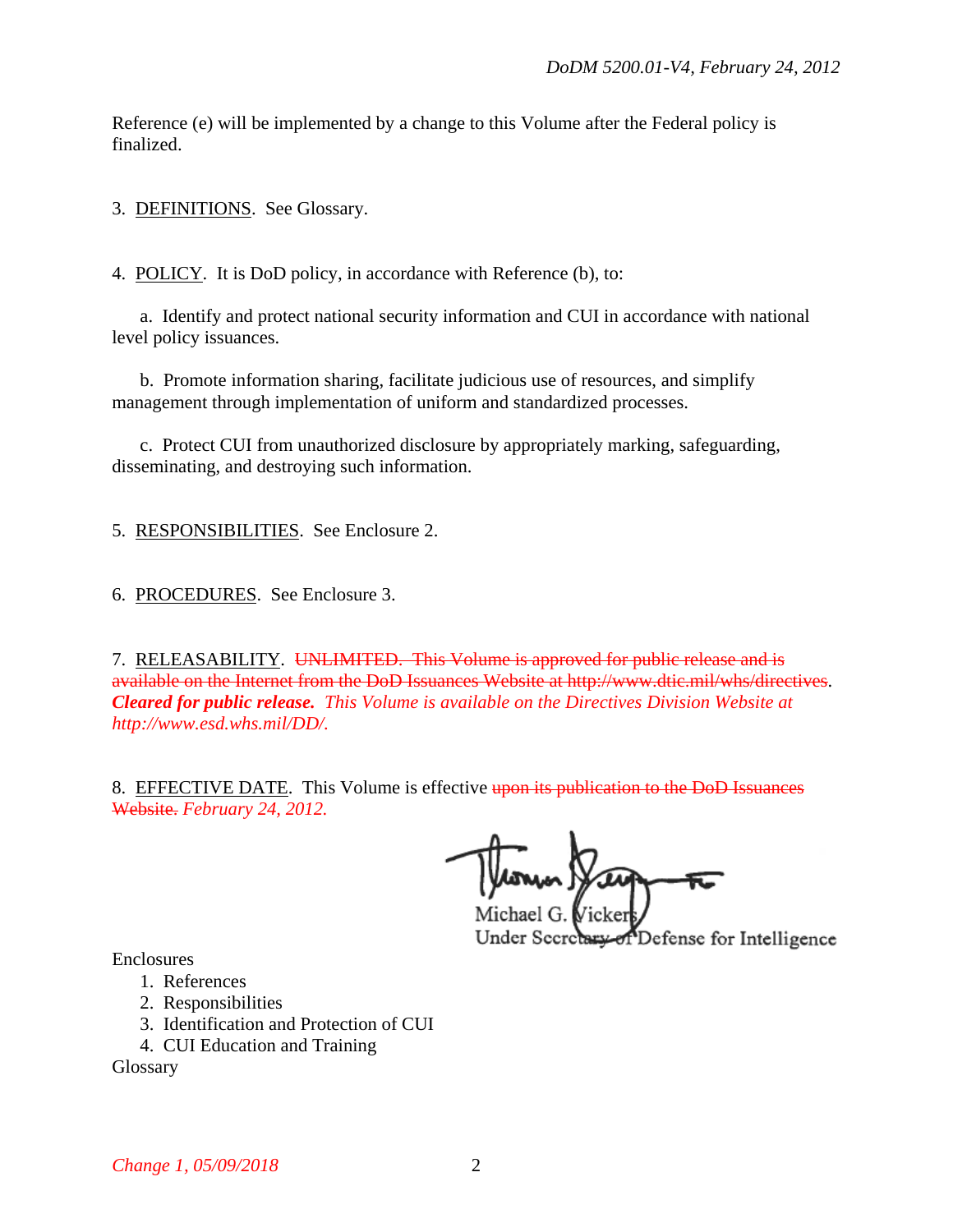# **TABLE OF CONTENTS**

| UNDER SECRETARY OF DEFENSE FOR INTELLIGENCE (USD(I))7                    |  |
|--------------------------------------------------------------------------|--|
|                                                                          |  |
|                                                                          |  |
|                                                                          |  |
|                                                                          |  |
|                                                                          |  |
|                                                                          |  |
|                                                                          |  |
|                                                                          |  |
|                                                                          |  |
|                                                                          |  |
| Department of State (DoS) Sensitive But Unclassified (SBU) Information24 |  |
|                                                                          |  |
|                                                                          |  |
| DISTRIBUTION STATEMENTS ON TECHNICAL DOCUMENTS 27                        |  |
|                                                                          |  |
|                                                                          |  |
|                                                                          |  |
|                                                                          |  |
| REQUIREMENTS FOR INFORMATION SECURITY PROGRAM PERSONNEL 32               |  |
|                                                                          |  |
|                                                                          |  |
|                                                                          |  |
|                                                                          |  |
|                                                                          |  |
|                                                                          |  |
|                                                                          |  |
|                                                                          |  |
|                                                                          |  |
| <b>FIGURES</b>                                                           |  |

1. Exemption Notice for FOUO Disseminated Outside of the Department of Defense ......... 16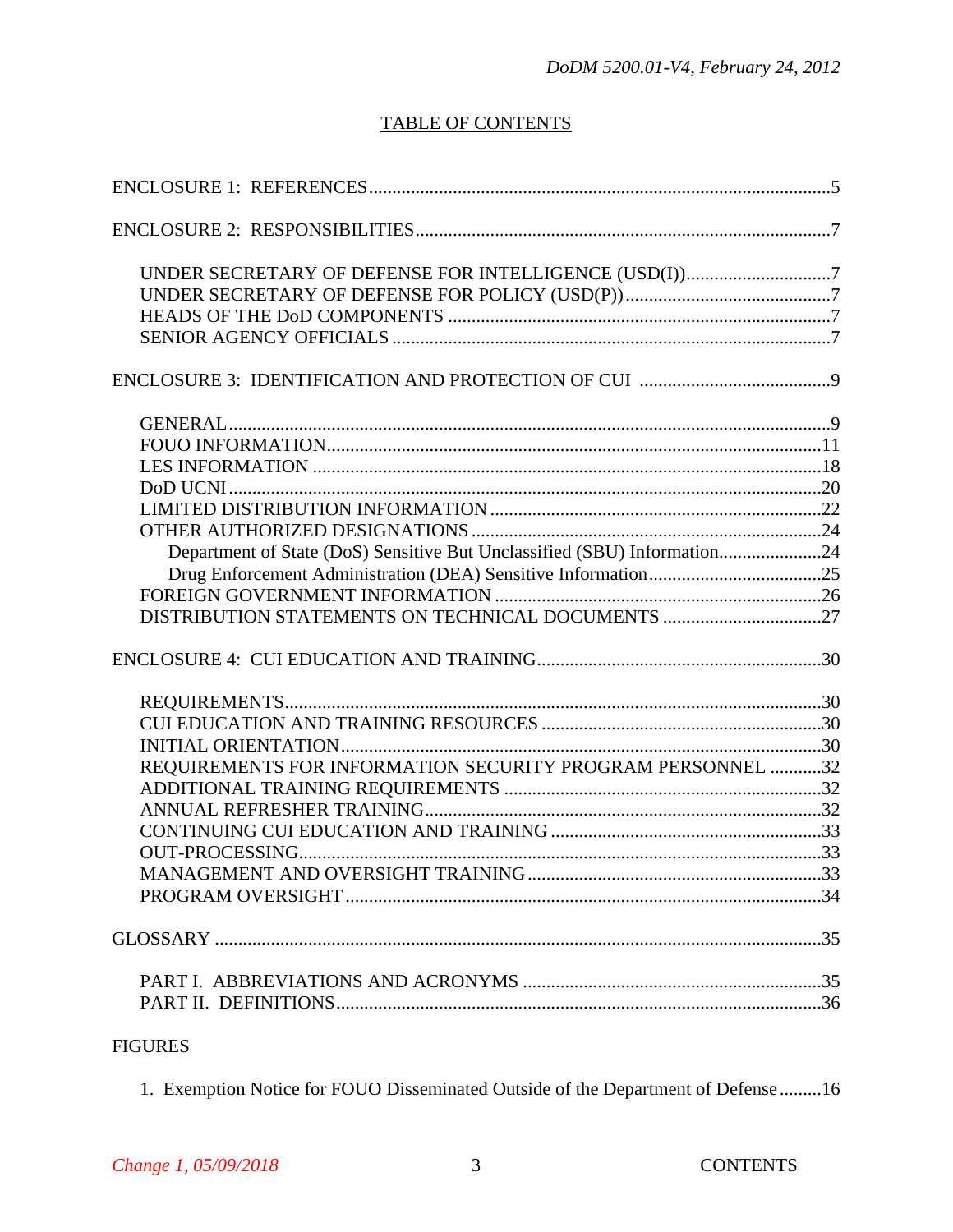| 3. DoD UCNI Statement on Information Transmitted Outside of the Department of |  |
|-------------------------------------------------------------------------------|--|
|                                                                               |  |
|                                                                               |  |
|                                                                               |  |
| <b>TABLE</b>                                                                  |  |
|                                                                               |  |
|                                                                               |  |
|                                                                               |  |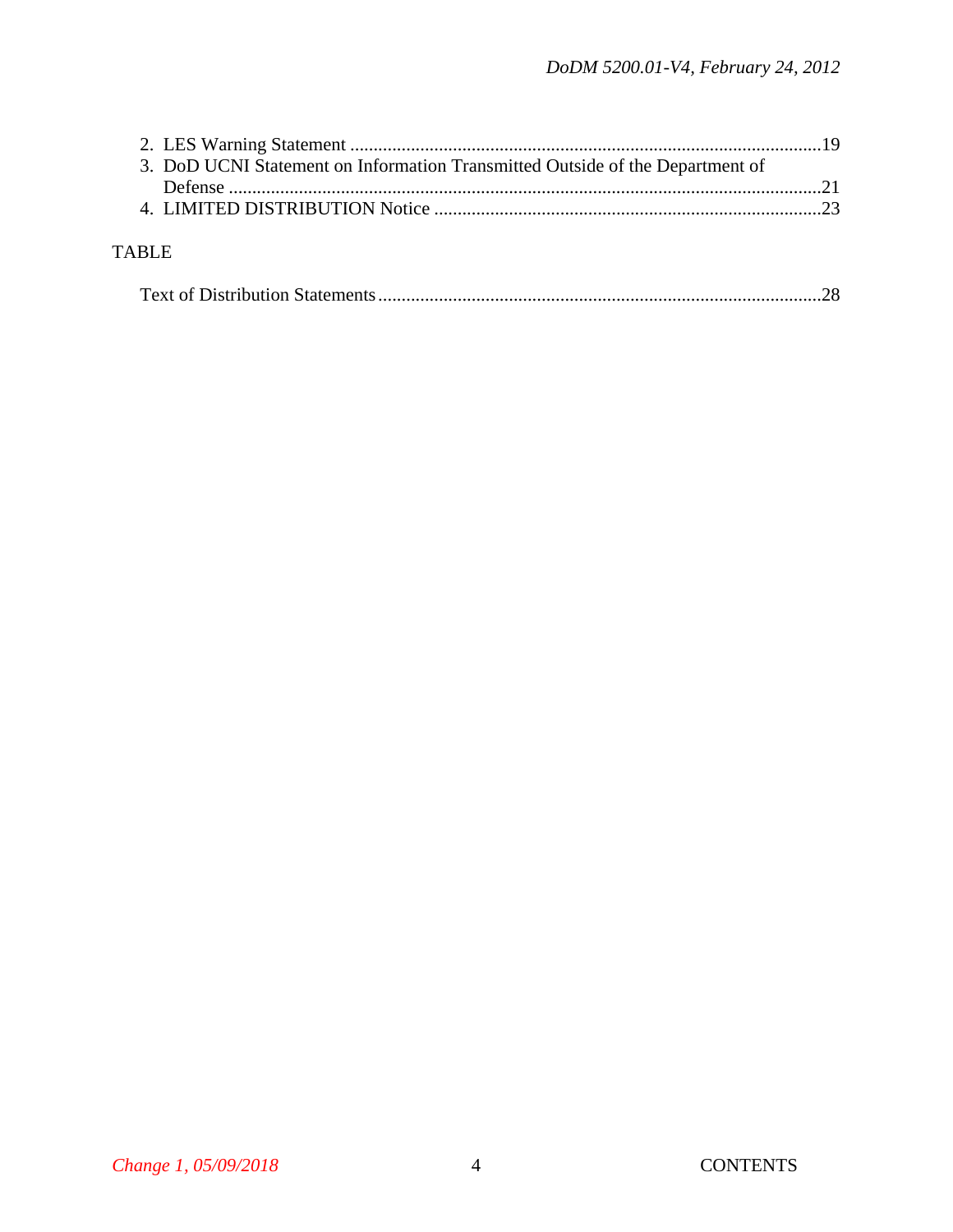## ENCLOSURE 1

## REFERENCES

- (a) DoD Directive 5143.01, "Under Secretary of Defense for Intelligence (USD(I))," November 23, 2005
- *(a) DoD Directive 5143.01, "Under Secretary of Defense for Intelligence (USD(I))," October 24, 2014, as amended*
- (b) DoD Instruction 5200.01, "DoD Information Security Program and Protection of Sensitive Compartmented Information," October 9, 2008
- *(b) DoD Instruction 5200.01, "DoD Information Security Program and Protection of Sensitive Compartmented Information (SCI)," April 21, 2016*
- (c) DoD 5200.1-R, "Information Security Program," January 14, 1997 (cancelled by Volume 1 of this Manual)
- (d) Executive Order 13526, "Classified National Security Information," December 29, 2009
- (e) Executive Order 13556, "Controlled Unclassified Information," November 4, 2010
- (f) Part 2001 of title 32, Code of Federal Regulations
- (g) DoD Directive 5111.1, "Under Secretary of Defense for Policy (USD(P))," December 8, 1999
- (h) Sections  $552^1$  $552^1$  and  $552a^2$  $552a^2$  $552a^2$  of title 5, United States Code
- (i) Clause 252.204-7000 of the Defense Federal Acquisition Regulation Supplement
- (j) DoD Directive 5230.09, "Clearance of DoD Information for Public Release," August 22, 2008*, as amended*
- (k) Deputy Secretary of Defense Memorandum, "Web Site Administration," December 7, 1998, with attached "Web Site Administration Policies and Procedures," November 25, 1998
- (l) DoD Directive 5230.20, "Visits and Assignments of Foreign Nationals," June 22, 2005

(m) DoD Directive 8500.01E, "Information Assurance (IA)," October 24, 2002

- (n) DoD 5200.2-R, "Personnel Security Program," January 1, 1987
- (o) DoD Directive 5015.2, "DoD Records Management Program," March 6, 2000
- (p) DoD 5400.7-R, "DoD Freedom of Information Act Program," September 4, 1998
- (q) DoD Directive 5230.24, "Distribution Statements on Technical Documents," March 18, 1987
- *(m) DoD Instruction 8500.01, "Cybersecurity," March 14, 2014*
- *(n) DoD Manual 5200.02, "Procedures for the DoD Personnel Security Program (PSP)," April 3, 2017*
- *(o) DoD Instruction 5015.02, "DoD Records Management Program," February 24, 2015, as amended*
- *(p) DoD Manual 5400.07, "DoD Freedom Of Information Act (FOIA) Program," January 25, 2017*
- *(q) DoD Instruction 5230.24, "Distribution Statements on Technical Documents," August 23, 2012, as amended*
- (r) DoD 5400.11-R, "Department of Defense Privacy Program," May 14, 2007

<span id="page-4-0"></span><sup>&</sup>lt;sup>1</sup> Section 552 is also known as "The Freedom of Information Act"

<span id="page-4-1"></span><sup>&</sup>lt;sup>2</sup> Section 552a is also known as "The Privacy Act of 1974, as amended"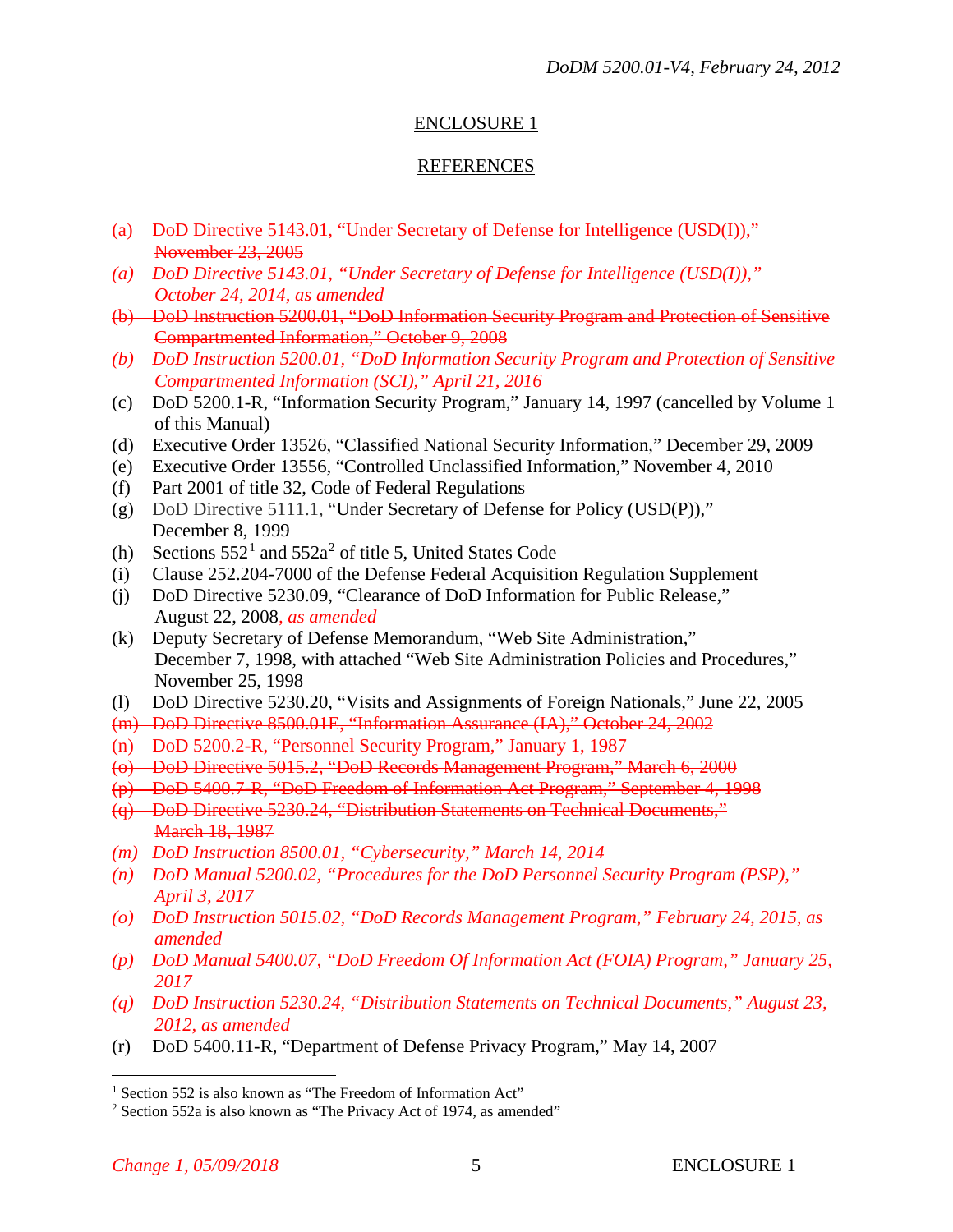- (s) DoD Directive 5405.2, "Release of Official Information in Litigation and Testimony by DoD Personnel as Witnesses," July 23, 1985
- (t) DoD Instruction 5400.04, "Provision of Information to Congress," March 17, 2009
- (u) DoD Instruction 7650.01, "Government Accountability Office (GAO) and Comptroller General Requests for Access to Records," January 27, 2009*, as amended*
- (v) Chapters  $22<sup>3</sup>$  $22<sup>3</sup>$  $22<sup>3</sup>$  and 33 of title 44, United States Code
- (w) DoD Directive 5210.83, "Department of Defense Unclassified Controlled Nuclear Information (DoD UCNI)," November 15, 1991
- (x) DoD Instruction 5030.59, "National Geospatial-Intelligence Agency (NGA) LIMITED DISTRIBUTION Geospatial Intelligence," December 7, 2006
- *(w) DoD Instruction 5210.83 "DoD Unclassified Controlled Nuclear Information (UCNI)," July 12, 2012*
- *(x) DoD Instruction 5030.59, "National Geospatial-Intelligence Agency (Nga) Limited Distribution Geospatial Intelligence (GEOINT)," March 10, 2015*
- (y) Section 455 of title 10, United States Code
- (z) Department of Defense and United Kingdom Ministry of Defence, "Security Implementing Arrangement," January 27, 2003[4](#page-5-1)
- (aa) DoD Directive 3200.12, "DoD Scientific and Technical Information (STI) Program (STIP)," February 11, 1998
- (ab) DoD Directive 8570.01, "Information Assurance Training, Certification, and Workforce Management," August 15, 2004
- (ac) DoD Instruction 5230.29, "Security and Policy Review of DoD Information for Public Release," January 8, 2009
- *(aa) DoD Instruction 3200.12, "DoD Scientific and Technical Information Program (STIP)," August 22, 2013, as amended*
- *(ab) DoD Directive 8140.01, "Cyberspace Workforce Management," August 11, 2015, as amended*
- *(ac) DoD Instruction 5230.29, "Security and Policy Review of DoD Information for Public Release," August 13, 2014, as amended*
- (ad) DoD Directive 5000.01, "The Defense Acquisition System," May 12, 2003
- (ae) Section 403 of title 50, United State Code, as amended
- (af) Executive Order 12333, "United States Intelligence Activities," December 4, 1981, as amended

<span id="page-5-0"></span> <sup>3</sup> Chapter 22 is also known as "The Presidential Records Act of 1978"

<span id="page-5-1"></span><sup>4</sup> Available from OUSD(P), International Security Programs Directorate.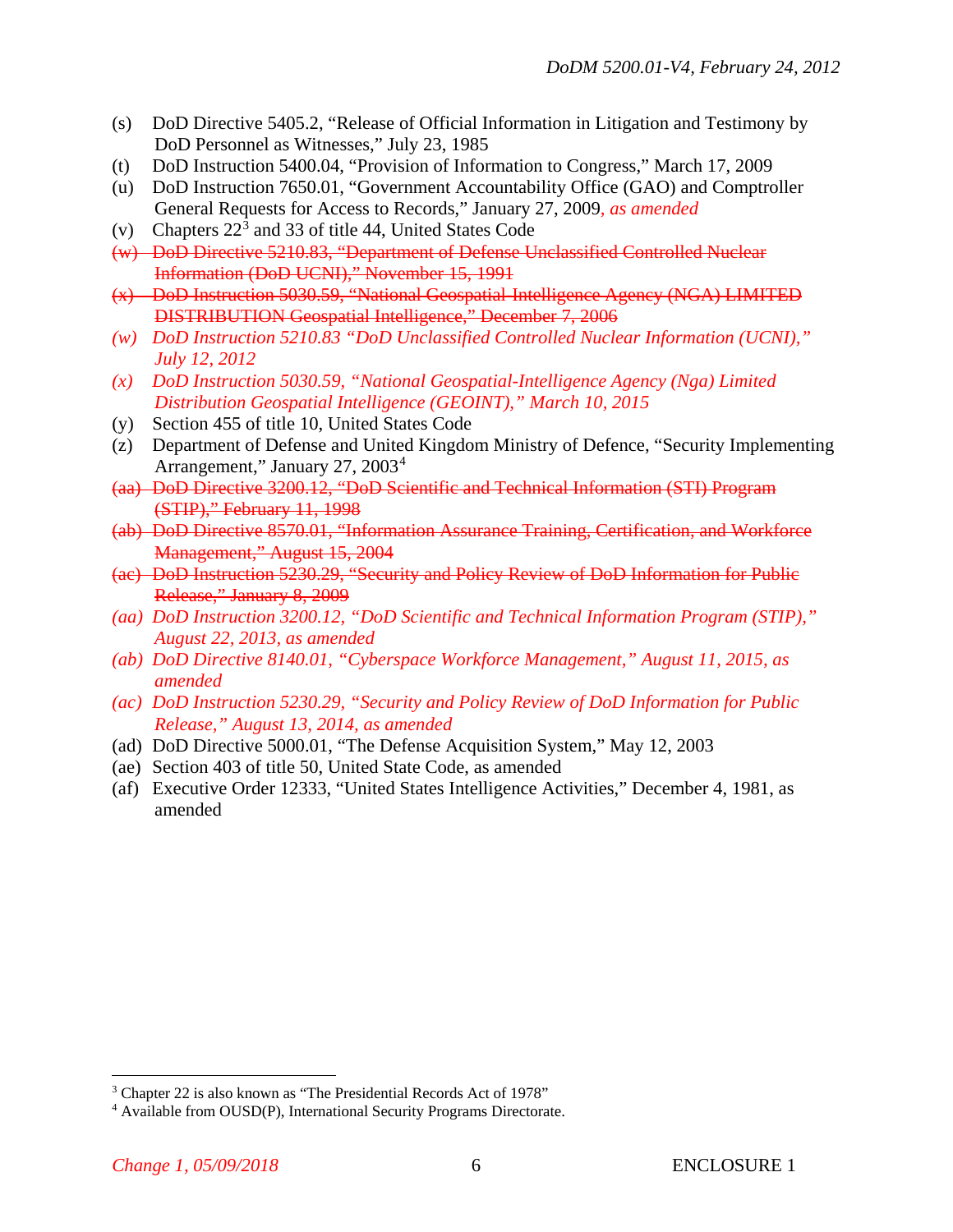## ENCLOSURE 2

## RESPONSIBILITIES

### 1. UNDER SECRETARY OF DEFENSE FOR INTELLIGENCE (USD(I)). The USD(I) shall:

a. Direct, administer, and oversee the DoD Information Security Program for the Department of Defense.

b. Develop and issue guidance as required for the implementation of Reference (e) and its implementing directives.

c. As required by Reference (e), submit to the National Archives and Records Administration, in its role as CUI Executive Agent, a catalogue of proposed categories and subcategories of CUI, with proposed associated markings, and a plan for compliance with the requirements of Reference (e).

d. Establish requirements for collecting and reporting data as necessary to support fulfilling the requirements of Reference (e) and other national level policy issuances.

2. UNDER SECRETARY OF DEFENSE FOR POLICY (USD(P)). The USD(P) shall, in accordance with DoDD 5111.1 (Reference (g)), establish policies and procedures for disclosing DoD CUI to foreign governments and international organizations.

3. HEADS OF THE DoD COMPONENTS. The Heads of the DoD Components, in addition to the responsibilities in Volume 1 of this Manual, shall:

a. Identify, program for, and commit necessary resources to effectively implement the requirements for the protection of CUI as part of the Component's information security program.

b. Ensure that Component personnel are provided CUI education and training in accordance with Enclosure 4 of this Volume.

4. SENIOR AGENCY OFFICIALS. The senior agency officials, under the authority, direction and control of the Heads of the DoD Components, appointed in accordance with Enclosure 2 of Volume 1 of this Manual shall, in addition to the responsibilities in Volume 1:

a. Direct the head of each activity within the DoD Component that creates, handles, or stores CUI to appoint, in writing, an official to manage and oversee the CUI portion of the activity's information security program. If the activity also creates, handles, or stores classified information, the security manager appointed pursuant to paragraph 7.c of Enclosure 2 of Volume 1 may also be assigned this responsibility. Persons appointed to these positions shall be provided: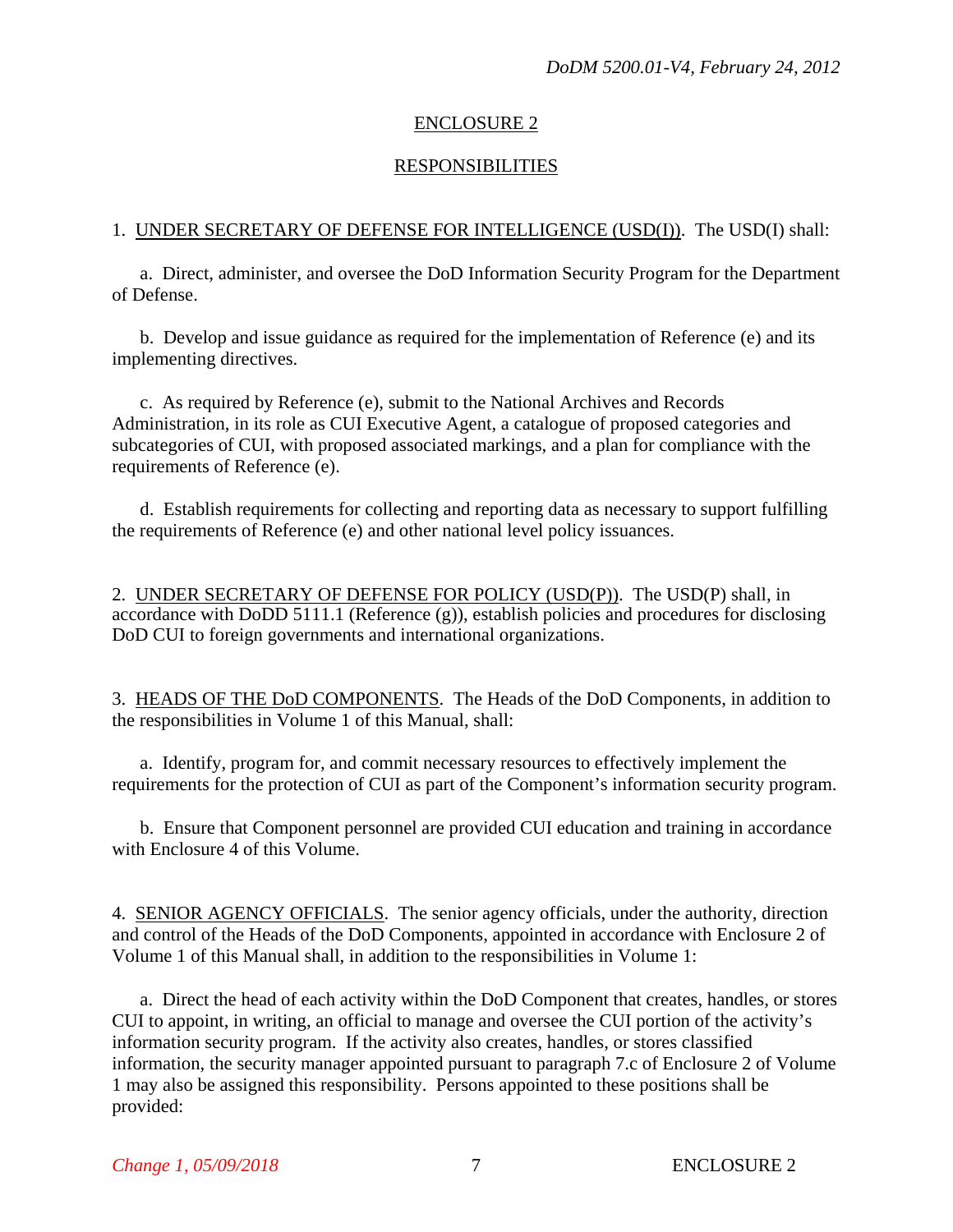(1) The necessary authority to ensure personnel adhere to CUI requirements.

(2) Direct access to activity leadership.

(3) Organizational alignment that will ensure prompt and appropriate attention to CUI requirements.

(4) The training required by Enclosure 4.

b. Establish procedures to prevent unauthorized persons from accessing CUI.

c. Promptly address unauthorized disclosure of CUI, improper designation of CUI, and violations of the provisions of this Volume.

d. Direct, administer, and oversee an ongoing oversight program to evaluate and assess the effectiveness and efficiency of the DoD Component's implementation of that portion of the information security program pertaining to CUI.

(1) Evaluation criteria shall consider, at a minimum, CUI designation, safeguarding, education and training, and management and oversight.

(2) The oversight program shall include periodic review and assessment of the DoD Component's CUI information to ensure that such information is being properly marked and handled.

(3) DoD Component CUI education and training should be evaluated during oversight activities.

e. Direct, administer, and oversee CUI education and training as required by Enclosure 4, and ensure that DoD Component personnel receive education and training appropriate to their assigned duties.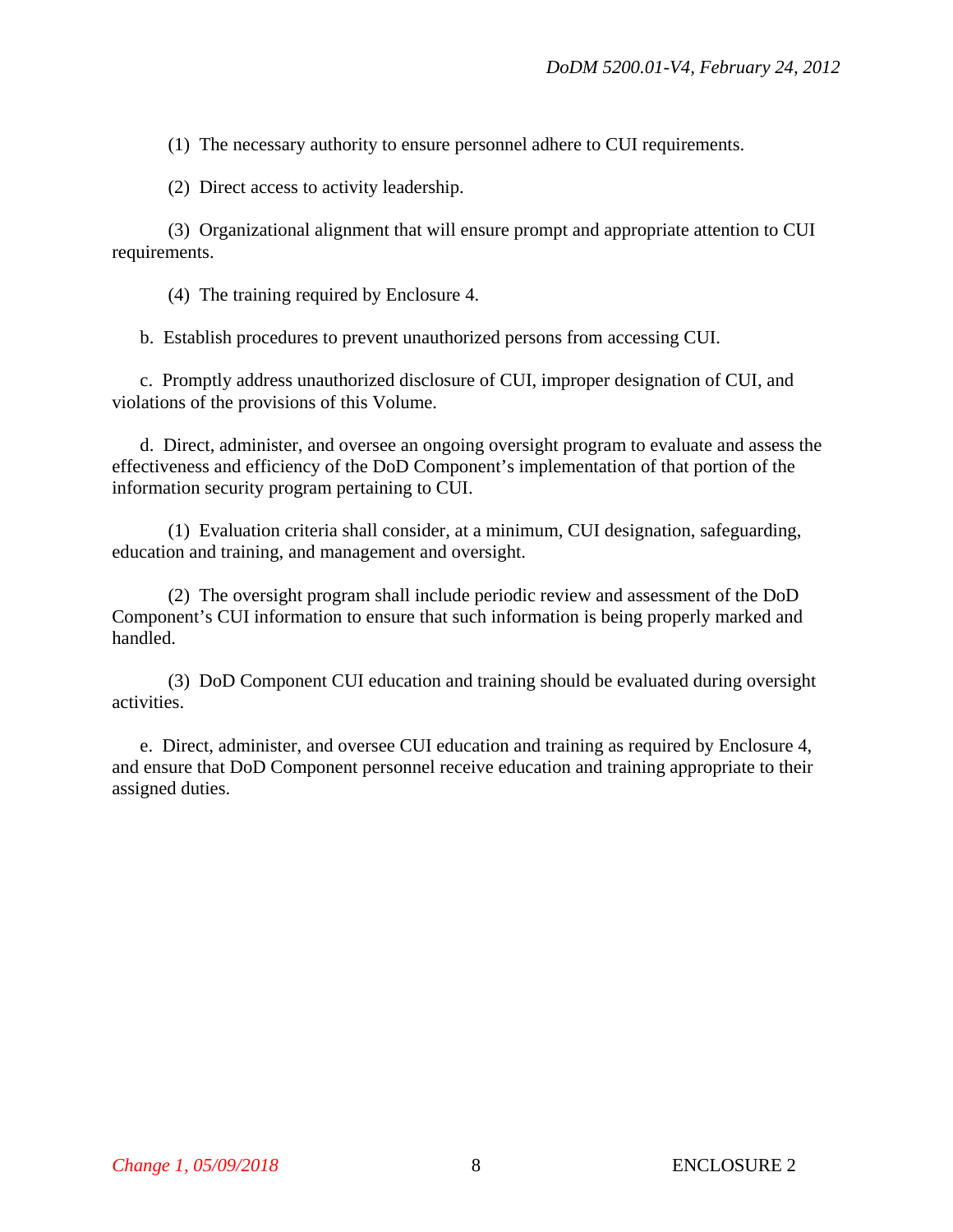## ENCLOSURE 3

## IDENTIFICATION AND PROTECTION OF CUI

1. GENERAL. In addition to classified information, certain types of unclassified information also require application of access and distribution controls and protective measures for a variety of reasons. In accordance with Reference (e), such information is referred to collectively as CUI. This enclosure identifies the controls and protective measures developed for DoD CUI (i.e., For Official Use Only (FOUO), Law Enforcement Sensitive (LES), DoD Unclassified Controlled Nuclear Information (DoD UCNI), and LIMITED DISTRIBUTION) as well as some of those developed by other Executive Branch agencies. This enclosure also addresses handling of certain foreign government information and the use of distribution statements on unclassified technical documents as a means to facilitate control, distribution, and release of such documents.

a. In accordance with Reference (b), information may not be designated CUI to:

(1) Conceal violations of law, inefficiency, or administrative error;

(2) Prevent embarrassment to a person, organization, or agency;

(3) Restrain competition; or

(4) Prevent or delay the release of information that does not require protection under statute or regulation.

b. Information shall not be designated CUI:

(1) To prevent or avoid its proper classification in accordance with the requirements of Reference (d) and Volume 1 of this Manual; or

(2) If there is significant doubt concerning the need for such designation in accordance with section 3.b of Reference (e).

c. Information that has been disclosed to the public under proper authority may not be subsequently designated or redesignated CUI.

d. The originator of a document is responsible for determining at origination whether the information may qualify for CUI status, and if so, for applying the appropriate CUI markings. However, this responsibility does not preclude competent authority (e.g., officials higher in chain of command; functional experts) from modifying the marking(s) applied or originally applying additional markings. In such cases, the originator shall be notified of the changes. Additionally, Freedom of Information Act Officers (individuals expert in section 552 of title 5, United States Code (U.S.C.) (also known as "The Freedom of Information Act" and hereinafter referred to as "FOIA" (Reference (h))) can be consulted for advice or training on the proper application of FOIA exemptions.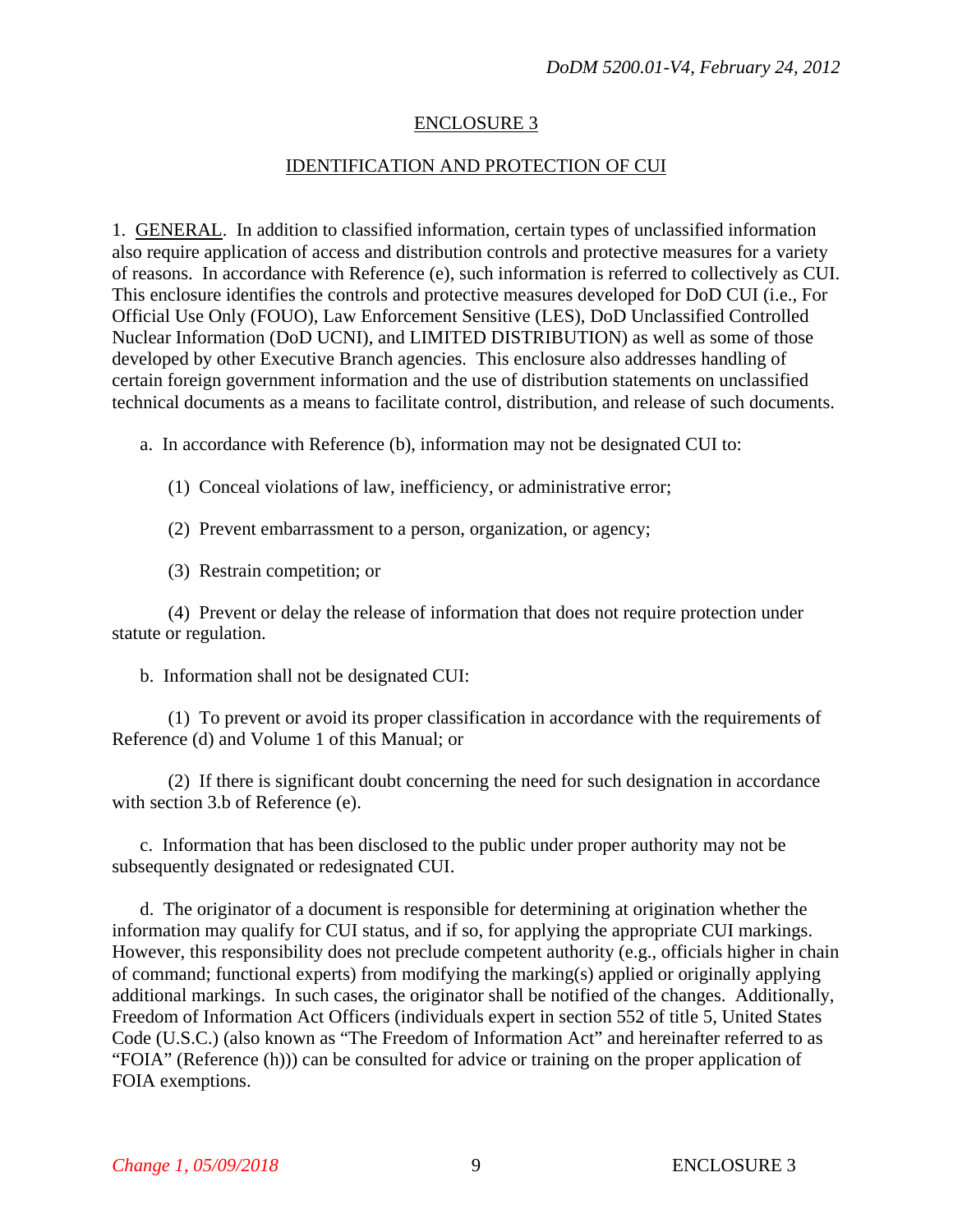e. When CUI is to be provided to or generated by DoD contractors, the controls and protective measures to be applied shall be described in the pertinent contract documents (e.g., contract clause; statement of work; or DD Form 254, "Department of Defense Contract Security Classification Specification"). Solicitations and contracts shall use a non-disclosure of information clause that prohibits release of unclassified information to the public without approval of the contracting activity (e.g., clause 252.204-7000 of the Defense Federal Acquisition Regulation Supplement (Reference (i))). The clause shall also be made applicable to subcontractors.

f. ALL DoD unclassified information MUST BE REVIEWED AND APPROVED FOR RELEASE through standard DoD Component processes before it is provided to the public (including via posting to publicly accessible websites) in accordance with DoDD 5230.09 (Reference (j)), Deputy Secretary of Defense Memorandum (Reference (k)), and other applicable regulations. Unclassified information previously approved for release to the public may be shared with any foreign government or organization.

g. Release or disclosure of CUI to foreign governments or international organizations shall be in accordance with DoDD 5230.20 (Reference (l)) and other policy and procedures that may be established by the USD(P).

h. Some CUI is export-controlled information which may additionally be protected by law, Executive order, regulation, or contract. DoD officials must pay particular attention to export control regulations and to access restrictions on each type of CUI to ensure compliance with export requirements, especially when non-U.S. citizens are assigned to or visit their organizations.

i. Release or disclosure of CUI to non-U.S. citizens employed by the Department of Defense is permitted, provided access is within the scope of their assigned duties; access would further the execution of a lawful and authorized DoD mission or purpose and would not be detrimental to the interests of the Department of Defense or the U.S. Government; there are no contract restrictions prohibiting access; and the access complies with the requirements of  $\overline{\text{DoDD}}$ 8500.01E *DoDI 8500.01* (Reference (m)), DoD 5200.2-R *DoD Manual 5200.02* (Reference (n)), and export control regulations, as applicable. In such cases, the non-U.S. citizen shall execute a nondisclosure agreement approved by appropriate DoD Component authorities.

j. CUI may be identified in security classification guides to ensure the information receives appropriate protection. If the security classification guide is subsequently cancelled, a separate memorandum or other guidance document may be issued to identify the declassified information, if any, that qualifies as CUI as well as any CUI previously cited in the guide.

k. For unauthorized disclosures of CUI, no formal security inquiry or investigation is required. However, appropriate management action shall be taken to fix responsibility for unauthorized disclosure of CUI whenever feasible or required by other guidance, and appropriate disciplinary action shall be taken against those responsible (see section 17 of Enclosure 3 of Volume 1 for sanctions). Unauthorized disclosure of some CUI (e.g., information protected by section 552a of Reference (h) (also known and hereinafter referred to as "The Privacy Act of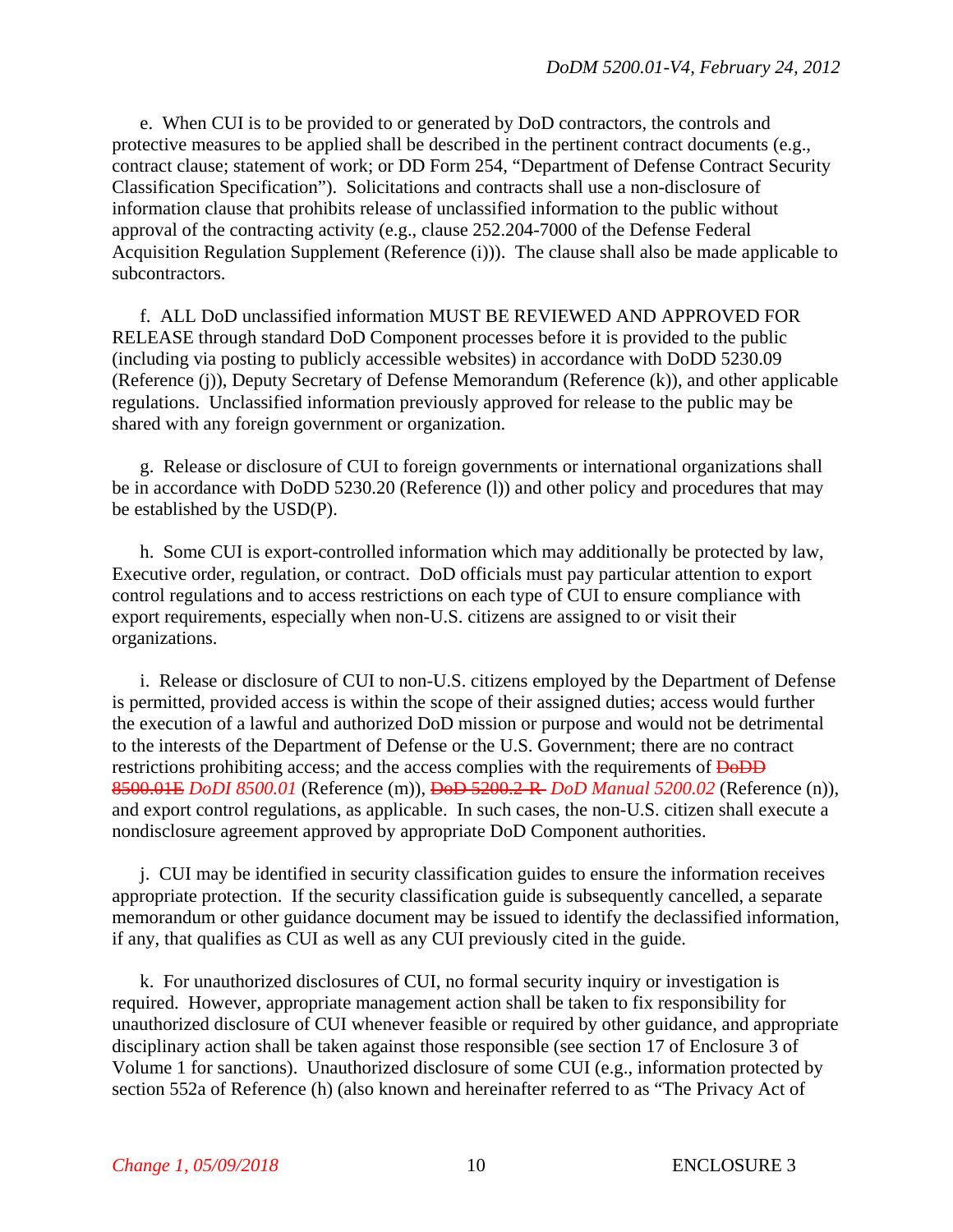1974, as amended") or export-controlled technical data) may also result in civil and criminal sanctions against responsible persons. The DoD Component that originated the CUI shall be informed of its unauthorized disclosure.

l. Controlled unclassified documents and material that constitute permanently valuable records of the Government shall be maintained and disposed of according to DoDD 5015.2 *DoDI 5015.02* (Reference (o)). Other controlled unclassified material shall be destroyed as specified in this Volume.

m. Exceptions to the guidance provided in this Volume must be approved by the USD(I). Requests shall be sent to the Deputy Under Secretary of Defense for Intelligence and Security through command channels.

## 2. FOUO INFORMATION

a. Description. FOUO is a dissemination control applied by the Department of Defense to unclassified information when disclosure to the public of that particular record, or portion thereof, would reasonably be expected to cause a foreseeable harm to an interest protected by one or more of FOIA Exemptions 2 through 9. The FOIA specifies nine exemptions:

(1) Exemption 1. Information that is currently and properly classified.

(2) Exemption 2. Information that pertains solely to the internal rules and practices of the agency that, if released, would allow circumvention of an agency rule, policy, or statute, thereby impeding the agency in the conduct of its mission.

(3) Exemption 3. Information specifically exempted by a statute establishing particular criteria for withholding. The language of the statute must clearly state that the information will not be disclosed.

(4) Exemption 4. Information such as trade secrets and commercial or financial information obtained from a company on a privileged or confidential basis that, if released, would result in competitive harm to the company, impair the Government's ability to obtain like information in the future, or impair the Government's interest in compliance with program effectiveness.

(5) Exemption 5. Inter- or intra-agency memorandums or letters containing information considered privileged in civil litigation. The most common privilege is the deliberative process privilege, which concerns documents that are part of the decision-making process and contain subjective evaluations, opinions, and recommendations. Other common privileges are the attorney-client and attorney work product privileges.

(6) Exemption 6. Information, the release of which would reasonably be expected to constitute a clearly unwarranted invasion of the personal privacy of individuals.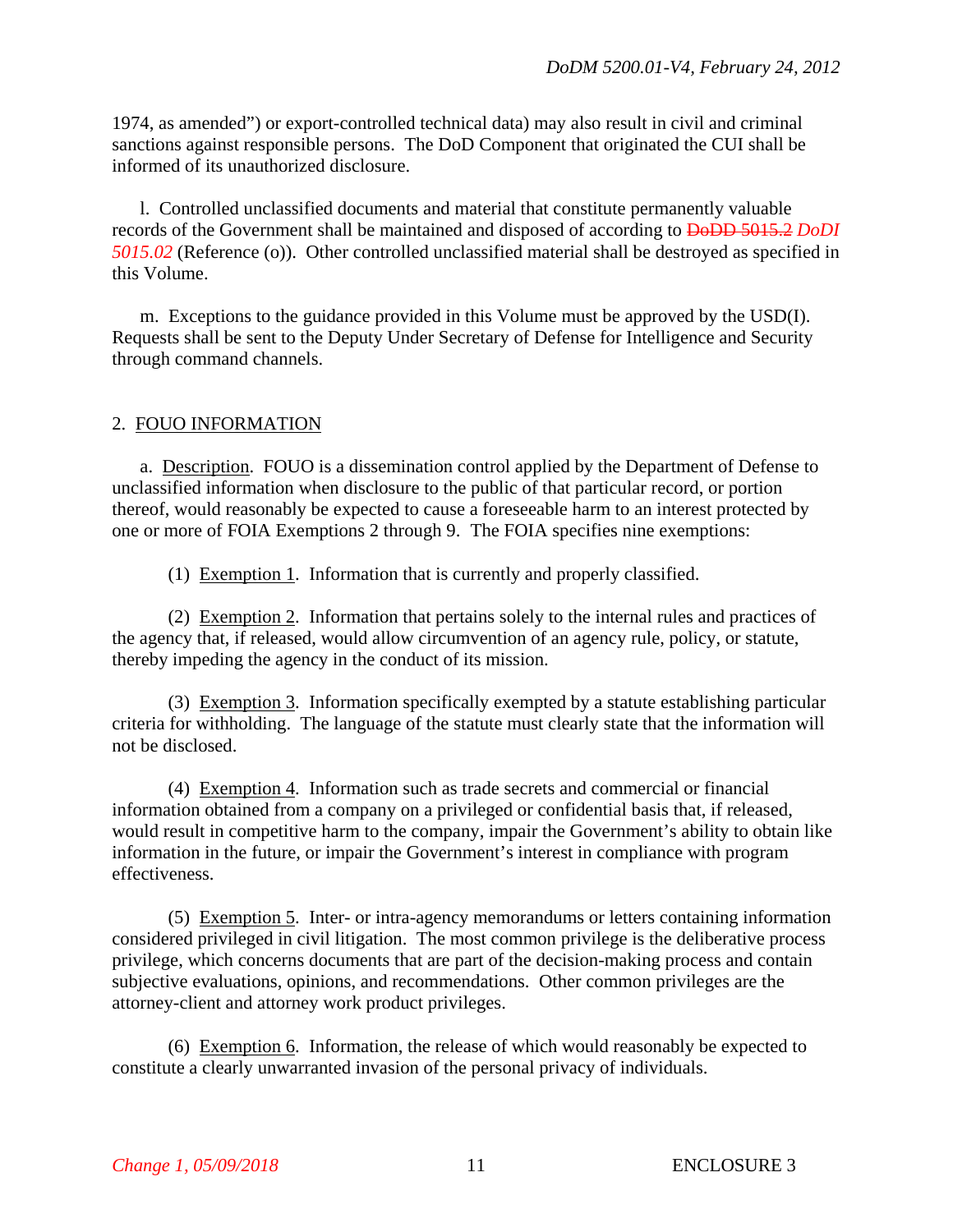(7) Exemption 7. Records or information compiled for law enforcement purposes that:

(a) Could reasonably be expected to interfere with law enforcement proceedings.

(b) Would deprive a person of a right to a fair trial or impartial adjudication.

(c) Could reasonably be expected to constitute an unwarranted invasion of the personal privacy of others.

(d) Disclose the identity of a confidential source.

(e) Disclose investigative techniques and procedures.

(f) Could reasonably be expected to endanger the life or physical safety of any individual.

(8) Exemption 8. Certain records of agencies responsible for supervision of financial institutions.

(9) Exemption 9. Geological and geophysical information (including maps) concerning wells.

#### b. Application

(1) It is the responsibility of the document's originator to determine at origination whether the information may qualify for FOUO status and to ensure markings are applied as required. Further details on the types of information that may qualify for the specified exemptions and FOUO status can be found in Chapter 3 of DoD 5400.7-R *DoD Manual 5400.07* (Reference (p)).

(2) Information that is currently and properly classified shall be withheld from mandatory release in accordance with FOIA Exemption 1. The marking "FOR OFFICIAL USE ONLY" is applied to information that can reasonably be expected to qualify for exemption under one or more of FOIA Exemptions 2 through 9. By definition, information must be unclassified in order to be designated FOUO. This means that:

(a) Information cannot be marked as classified and FOUO at the same time, because no individual element of information can be simultaneously classified and FOUO. Therefore, classified documents containing FOUO information cannot bear an overall document marking of FOUO. However, portions or pages of a classified document that contain only FOUO information will be marked in a manner that identifies the FOUO content.

(b) Information that is declassified may be designated and marked as FOUO only when disclosure to the public of that particular record, or portion thereof, would reasonably be expected to cause a foreseeable harm to an interest protected by one or more of FOIA Exemptions 2 through 9.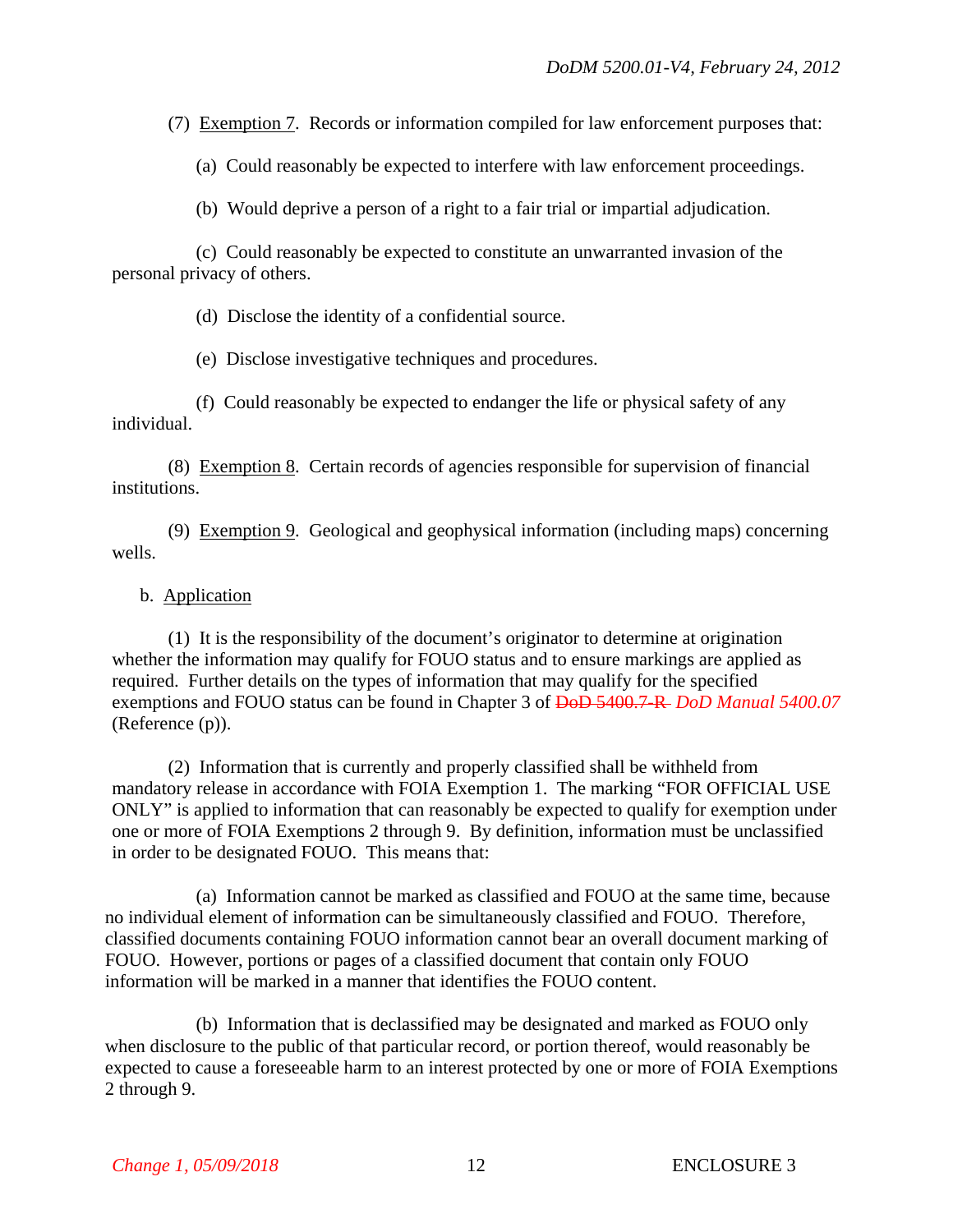(c) FOUO is not authorized as a means of protecting information that otherwise does not merit protection as classified for national security reasons.

#### c. Markings

(1) Information that has been determined to qualify for FOUO status shall be indicated by markings. Markings are to be applied at the time documents are created to properly protect the information. When a classified document or portion thereof is declassified, FOUO markings may be applied, if applicable, to protect the information.

(2) Marking information FOUO does not automatically qualify it for exemption from public release pursuant to the FOIA. If a request for a record is received, the information shall be reviewed in accordance with the procedures of Reference (p) to determine if it truly qualifies for exemption. Similarly, the absence of the FOUO marking does not automatically mean the information shall be released. Some types of records (e.g., personnel records) are not normally marked FOUO, but may still qualify for withholding in accordance with the FOIA. Information marked FOUO shall not specify, or have annotated, a FOIA exemption number.

(3) Unclassified documents and material, including information in electronic form, containing FOUO information shall be marked as follows:

(a) Each document determined to contain FOUO information shall identify the originating agency or office. This information shall be clear and complete enough to allow someone receiving the document to contact the office if questions or problems about the designation or markings arise.

(b) Documents shall be marked "FOR OFFICIAL USE ONLY" at the bottom of the outside of the front cover (if there is one), the title page, the first page, and the outside of the back cover (if there is one). Optionally, for consistency with classified systems, the document may be marked "UNCLASSIFIED//FOR OFFICIAL USE ONLY."

(c) Internal pages of the document that contain FOUO information shall be marked "FOR OFFICIAL USE ONLY" at the bottom. Optionally, for consistency with classified systems, internal pages may be marked "UNCLASSIFIED//FOR OFFICIAL USE ONLY" or "UNCLASSIFIED//FOUO"; in such case internal pages shall be marked at both the top and bottom.

(d) Subjects, titles, and each section, part, paragraph, or similar portion of an FOUO document shall be marked to show that they contain information requiring protection. Use the parenthetical notation "(FOUO)" (or optionally "(U//FOUO)") to identify information as FOUO for this purpose. Place this notation immediately before the text.

(e) Each part of electronically transmitted messages, including e-mail, containing FOUO information shall be marked as required by paragraph 2.c of this enclosure. Unclassified messages containing FOUO information shall be marked "FOR OFFICIAL USE ONLY"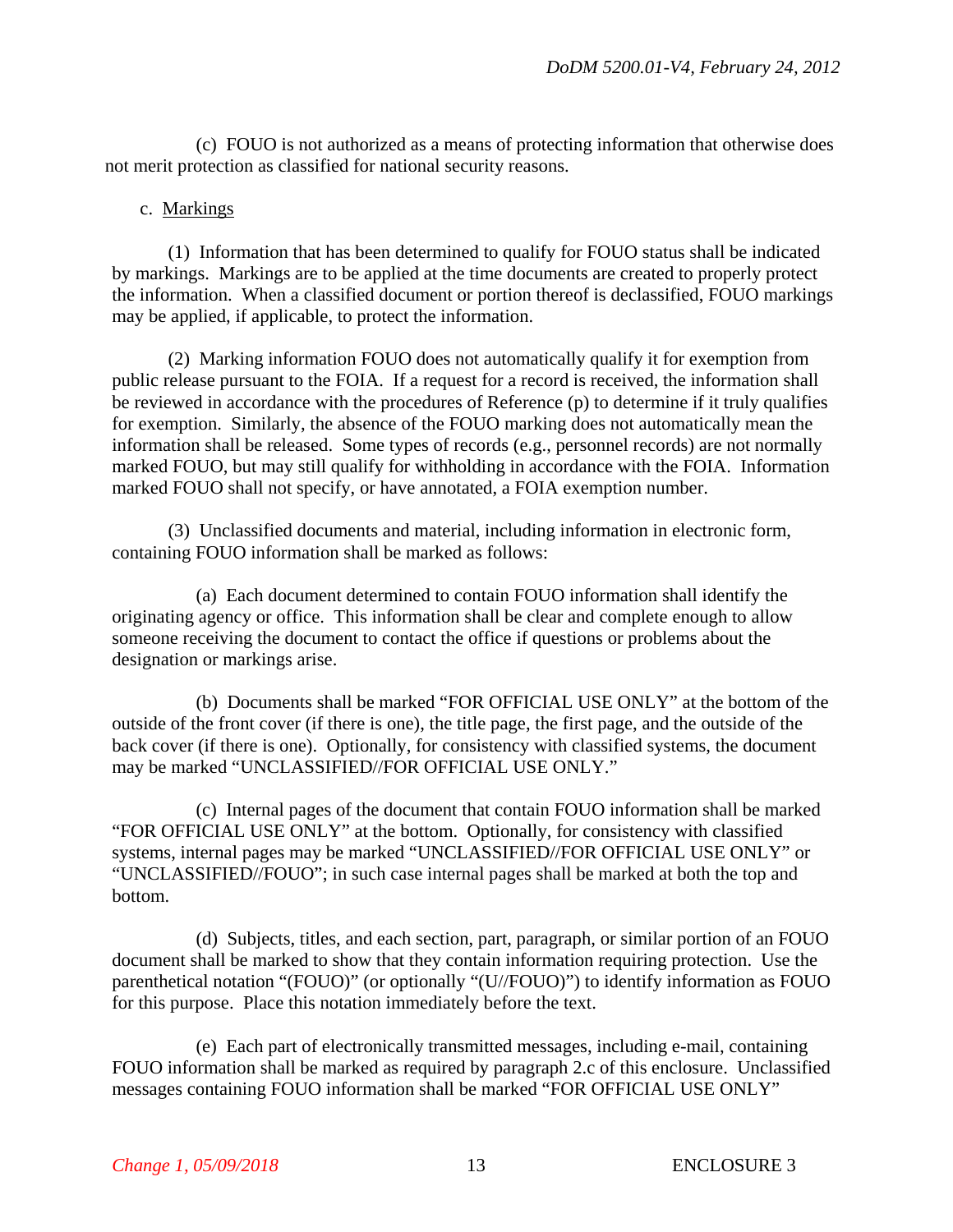(optionally "UNCLASSIFIED//FOR OFFICIAL USE ONLY" or "UNCLASSIFIED//FOUO") before the beginning of the text and shall contain the parenthetical portion marking "(FOUO)" (optionally "(U//FOUO)") at the beginning of each portion containing FOUO information.

(f) Transmittal documents that have FOUO attachments, but no classified material attached, shall be marked with the following statement or a similar one: "FOR OFFICIAL USE ONLY ATTACHMENT."

(g) When FOUO information is contained in media or material (including hardware and equipment) not commonly thought of as documents (e.g., computer files and other electronic media, audiovisual media, chart, maps, films, sound recordings), the requirement remains to identify, as clearly as possible, the information that requires protection. The main concern is that holders and users of the material are clearly notified of the presence of FOUO information. The markings required by this enclosure shall be applied either on the item or the documentation that accompanies it. Particular requirements and exceptions are noted in the following subparagraphs.

1. Information Technology and Other Electronic Media. Conspicuously mark removable storage media used with computers, information technology systems, and other electronic devices and any other device on which data is stored and which normally is removable from the system by the user or operator. (Examples of such media include, but are not limited to, compact discs (CDs), digital video discs (DVDs), removable hard disks, flash or "thumb" drives, magnetic tape reels, disk packs, floppy disks and diskettes, disk cartridges, optical discs, paper tape, magnetic cards, memory chips, tape cassettes, and micro-cassettes.) Internal media identification will include FOUO markings in a form suitable for the media. Where size permits, all such devices bearing FOUO information must be conspicuously marked on the device or a label affixed thereto. Where size or technology preclude marking or affixing a label to the removable device itself (e.g., compact disc-read only memory (CD-ROM), memory chips), the label may be affixed to the container in which the device is stored.

2. Blueprints, Engineering Drawings, Charts, and Maps. Mark blueprints, engineering drawings, charts, maps, and similar items not contained within another document, with the FOUO designation when applicable. The marking shall be unabbreviated, conspicuous, and applied top and bottom, if possible, in such a manner as to ensure reproduction on any copies. The legend or title shall also be marked. The parenthetical marking "(FOUO)" or "(U//FOUO)" following the legend or title may be used. If the blueprints, maps, and other items are large enough that they are likely to be rolled or folded, additional FOUO markings shall be placed to be visible when the item is rolled or folded.

## 3. Photographic Media

a. Mark photographs and negatives "FOR OFFICIAL USE ONLY" (optionally "UNCLASSIFIED//FOR OFFICIAL USE ONLY" or "UNCLASSIFIED//FOUO"). Mark photographs on the face, if possible. Where this cannot be done, the marking may be placed on the reverse side. Digital photographs may be edited to place the markings on the face of the photograph.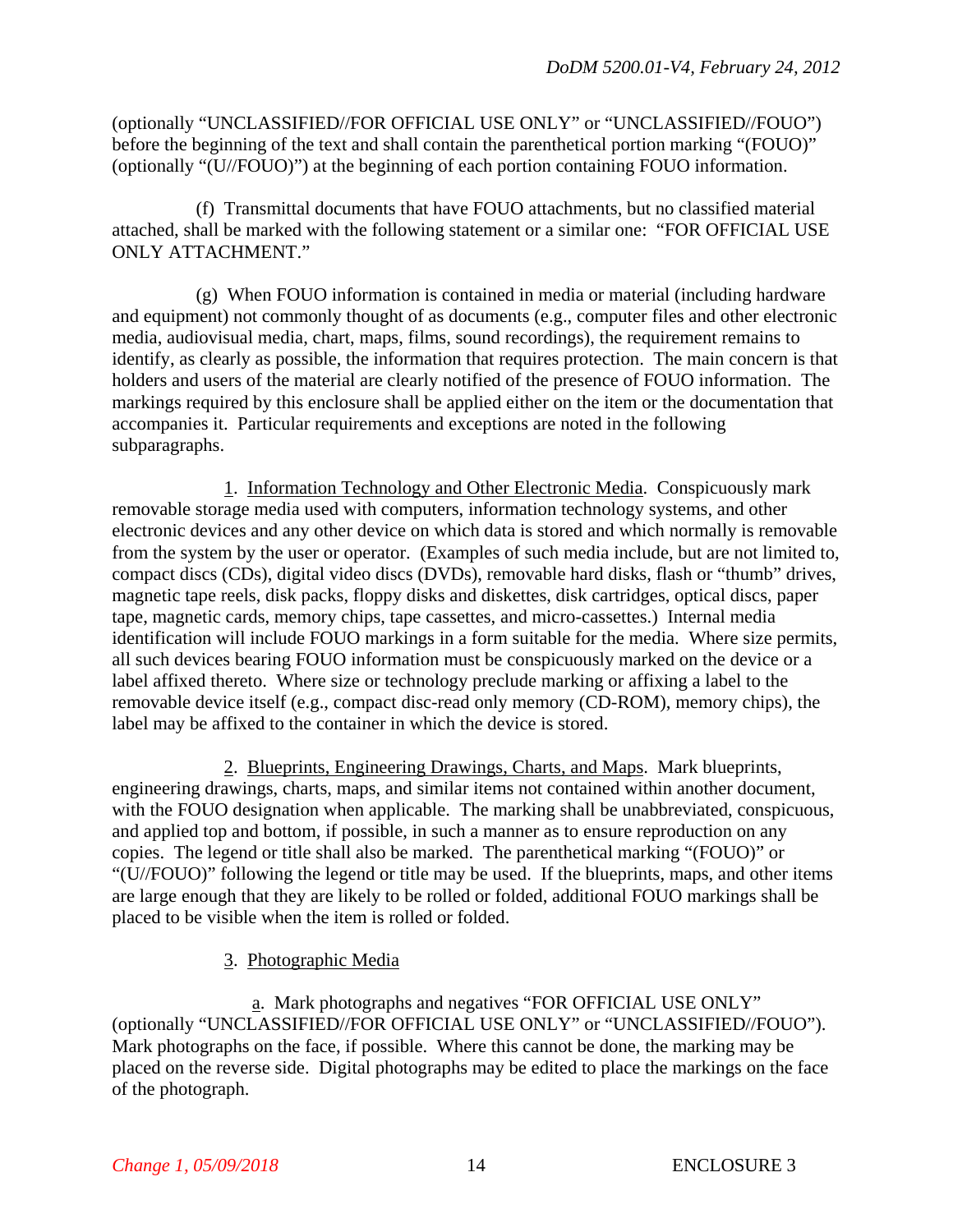b. Mark roll negatives and positives, and other film containing FOUO either on the film itself or on the canister, if one is used. If placed on the film itself, the marking shall be placed at the beginning and end of the roll.

c. Mark slides and transparencies on the image area of the item and also on the border, holder, or frame, if any. Information on the image area of each slide or transparency shall be portion marked in accordance with subparagraph 2.c.(3)(d) of this enclosure.

d. Mark DVDs, video tapes, and motion picture films at the beginning and end of the presentation (i.e., the played or projected portion). Discs, reels, and cassettes shall be marked and, when stored in a container, the container shall also be marked.

4. Sound Recordings. Place an audible statement of the designation of FOUO at the beginning and end of sound recordings. Reels or cassettes shall be marked as required, and when stored in a container, the container shall be marked.

5. Microfilm, Microfiche, and Similar Microform Media. Mark microfilm, microfiche, and similar microform media "FOR OFFICIAL USE ONLY" (optionally "UNCLASSIFIED//FOR OFFICIAL USE ONLY" or "UNCLASSIFIED//FOUO") in the image area that can be read or copied. Such media also shall have this marking applied so it is visible to the unaided eye. Any containers shall contain the required markings, except no markings are required if the container is transparent and the marking on the media itself is clearly visible.

(4) Classified documents and material, including those in electronic form, that also contain FOUO information shall be marked in accordance with Volume 2 of this Manual, with FOUO information identified as follows:

(a) Overall markings on the document shall follow the guidance in Volume 2 of this Manual. No additional special markings are required on the face of the document because it contains FOUO information.

(b) Pages of the document that contain classified information shall be marked in accordance with Volume 2 of this Manual. Pages that contain FOUO information but no classified information shall be marked "UNCLASSIFIED//FOR OFFICIAL USE ONLY" or "UNCLASSIFIED//FOUO" at the top and bottom if the overall document classification is not used as the page marking.

(c) Portions of the document shall be marked with their classification in accordance with Volume 2 of this Manual. If there are unclassified portions that contain FOUO information, use the parenthetical notation "(U//FOUO)" at the beginning of the portion. If a portion of a classified document contains both classified and FOUO information, the appropriate classification designation is sufficient to protect the information, and no additional marking shall be used to designate the FOUO content.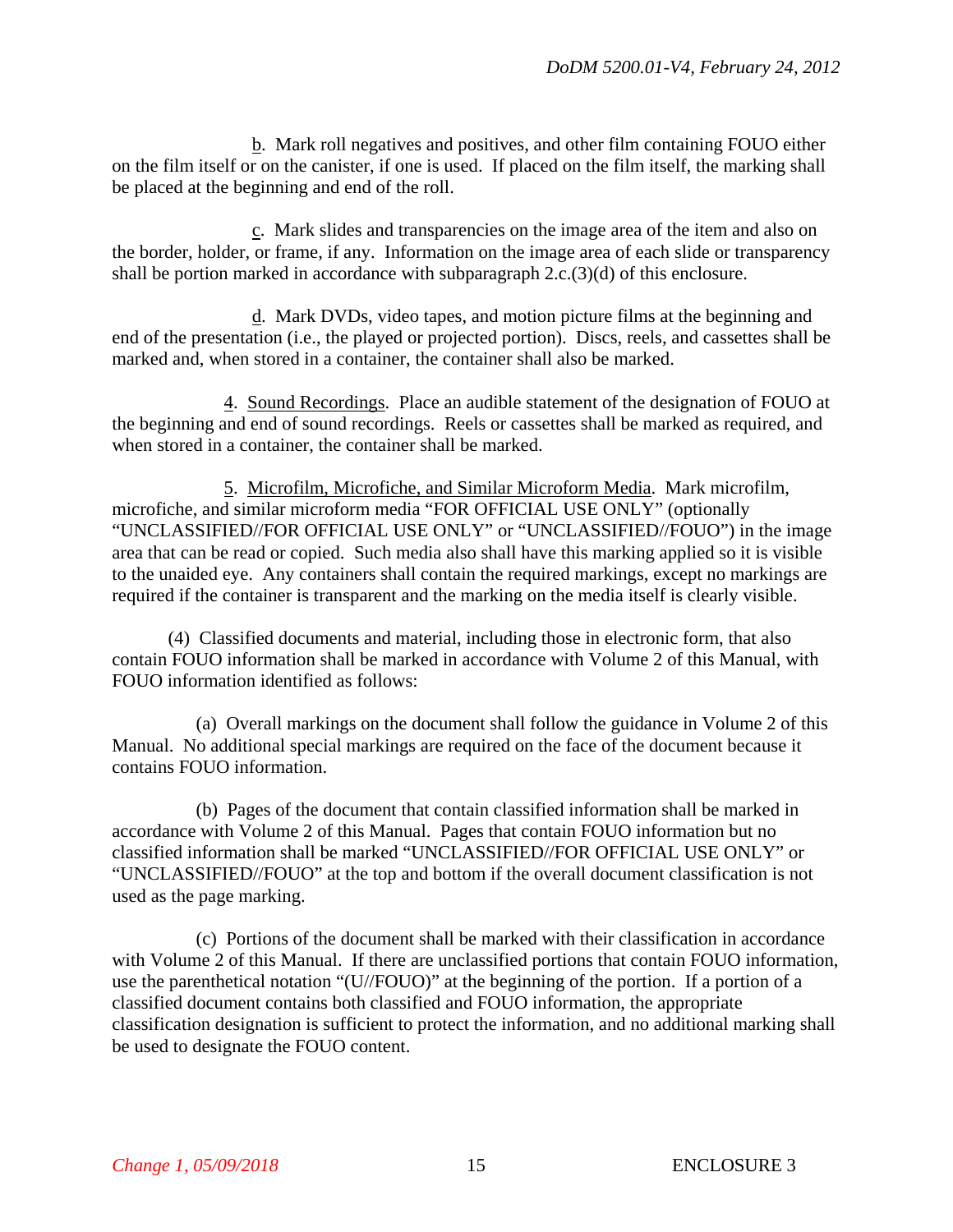(d) Each portion of electronically transmitted classified messages, including e-mail, containing FOUO information shall be marked appropriately.

(5) FOUO information disseminated outside the Department of Defense shall also bear a marking on the outside of the front cover, first page, or at the beginning of the text that states that the information may be exempt from mandatory disclosure in accordance with the FOIA. A statement similar to that shown in Figure 1 is sufficient. A FOIA exemption number shall NOT be applied.

### Figure 1. Exemption Notice for FOUO Disseminated Outside of the Department of Defense

This document contains information that may be exempt from mandatory disclosure under the Freedom of Information Act.

(6) Technical documents that require a distribution statement restricting disclosure and/or an export control warning notice pursuant to DoDD 5230.24 (Reference (q)) and section 8 of this enclosure should be marked as FOUO when appropriate, in addition to the required distribution statement.

## d. Access to FOUO Information

(1) No person may have access to information designated as FOUO unless that person has been determined to have a valid need for such access in connection with the accomplishment of a lawful and authorized Government purpose.

(2) The final responsibility for determining whether an individual has a valid need for access to information designated as FOUO rests with the individual who has authorized possession, knowledge, or control of the information, not with the prospective recipient.

(3) Information designated as FOUO may be disseminated within the DoD Components and between officials of DoD Components and DoD contractors, consultants, and grantees to conduct official business for the Department of Defense, provided that dissemination is consistent with any further controls imposed by a distribution statement. (See section 8 of this enclosure for information on distribution statements.)

(4) Information designated as FOUO may be disseminated to representatives of foreign governments and international organizations to the extent that disclosure would further the execution of a lawful and authorized mission or purpose. Such dissemination shall be in compliance with Reference (l) and other applicable statutes, regulations, and policies. (See paragraphs 1.g and 1.h of this enclosure for general disclosure guidance.)

(5) DoD holders of information designated as FOUO are authorized to disseminate such information to officials in other departments and agencies of the Executive and Judicial Branches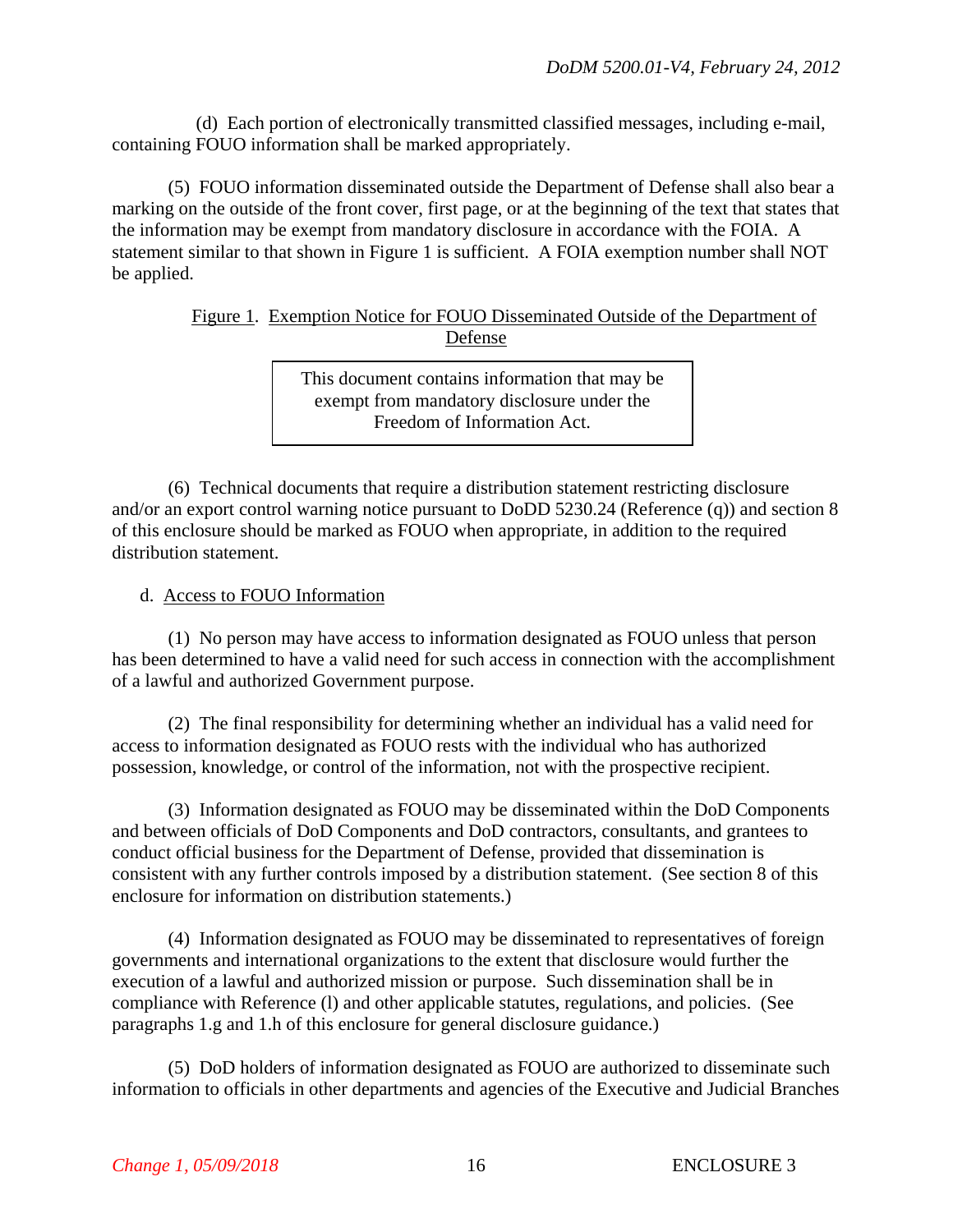to fulfill a Government function provided such dissemination is consistent with any further controls imposed by distribution statements or other regulations. If the information is covered by the Privacy Act of 1974, as amended, disclosure is authorized only if the requirements of DoD 5400.11-R (Reference (r)) are also satisfied. Records thus transmitted shall be marked as required by paragraph 2.c of this enclosure, and the recipient shall be advised that the information may qualify for exemption from public disclosure, pursuant to the FOIA, and that special handling instructions do or do not apply. Release of official information in litigation and testimony by DoD personnel as witnesses shall be in accordance with DoDD 5405.2 (Reference  $(s)$ ).

(6) Release of FOUO information to Congress shall be in accordance with DoDI 5400.04 (Reference (t)). If the information is covered by the Privacy Act of 1974, as amended, disclosure is authorized only if the requirements of Reference (r) are also satisfied.

(7) DoDI 7650.01 (Reference (u)) governs release of FOUO information to the Government Accountability Office (GAO). If the information is covered by the Privacy Act of 1974, as amended, disclosure is authorized only if the requirements of Reference (r) are also satisfied.

(8) Records released outside of the Department of Defense, including to the Congress or GAO, should be reviewed to determine whether the information warrants FOUO status. If it does not, any prior FOUO markings shall be removed by lining-through or other appropriate means. If withholding criteria are met, the records shall be marked FOUO and the recipient provided an explanation for the marking.

(9) FOUO information may be shared with State, local, or tribal government officials, provided a specific need to know has been established and the information is shared in furtherance of an official governmental purpose. In all cases, the recipient must agree to the stipulation that the information shall be withheld by the recipient from public release. Records thus shared shall be marked in accordance with paragraph 2.c of this enclosure, and the recipient shall be advised whether special handling instructions do or do not apply.

## e. Protection of FOUO Information

(1) During working hours, reasonable steps shall be taken to minimize the risk of access by unauthorized personnel (e.g., not reading, discussing, or leaving FOUO information unattended where unauthorized personnel are present). After working hours, FOUO information may be stored in unlocked containers, desks, or cabinets if Government or Government-contract building security is provided. If such building security is not provided or is deemed inadequate, the information shall be stored in locked desks, file cabinets, bookcases, locked rooms, etc.

(2) FOUO information and material may be transmitted via first class mail, parcel post, or, for bulk shipments, via fourth class mail. Whenever practical, electronic transmission of FOUO information (e.g., data, website, or e-mail) shall be by approved secure communications systems or systems utilizing other protective measures such as Public Key Infrastructure (PKI) or transport layer security (e.g., https). Use of wireless telephones should be avoided when other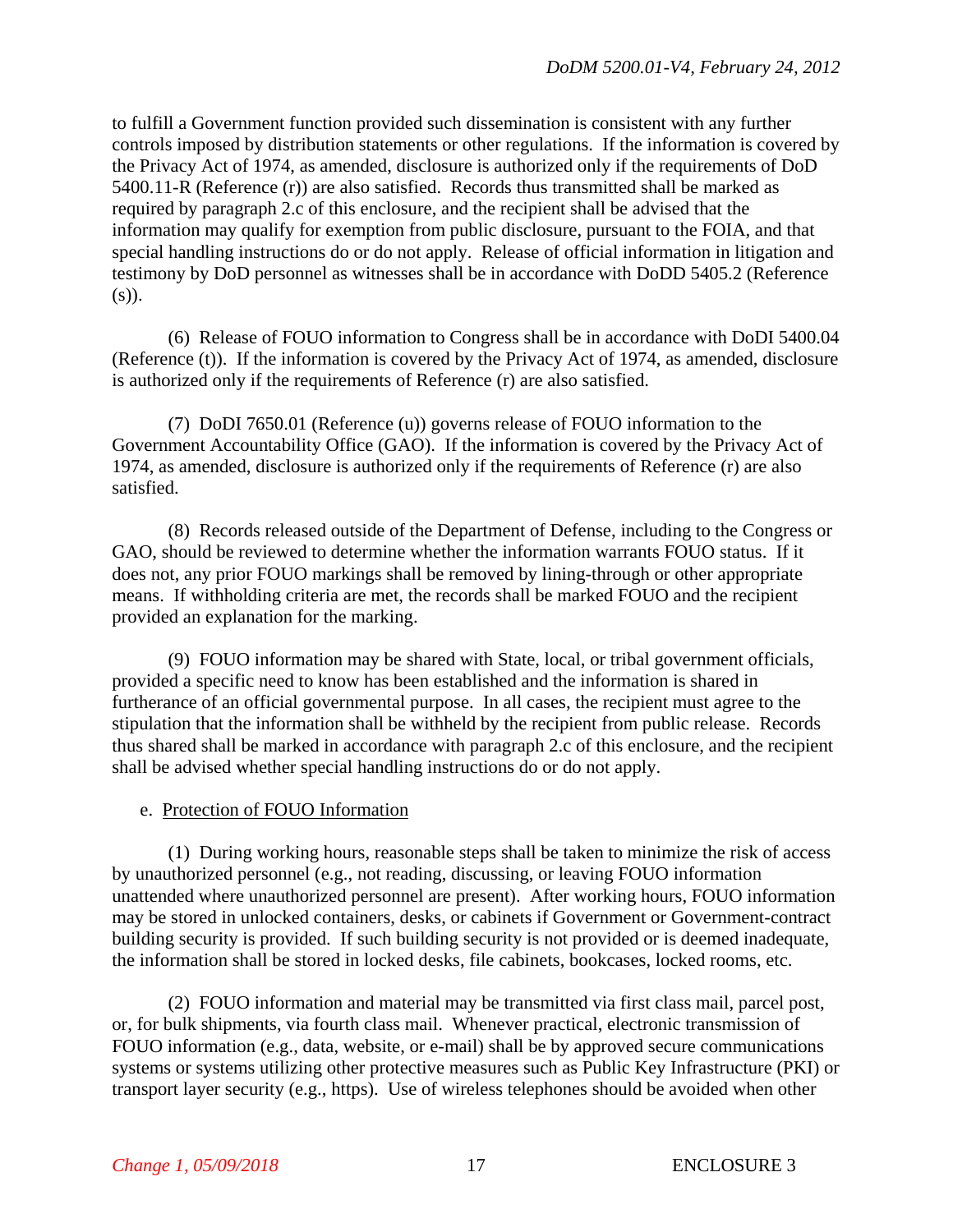options are available. Transmission of FOUO by facsimile machine (fax) is permitted; the sender is responsible for determining that appropriate protection will be available at the receiving location prior to transmission (e.g., machine attended by a person authorized to receive FOUO; fax located in a controlled government environment).

(3) FOUO information may only be posted to DoD websites consistent with security and access requirements specified in Reference (k).

(4) Additional guidance regarding FOUO information that may also require protection pursuant to the Privacy Act of 1974, as amended, may be found in Reference (r).

(5) Record copies of FOUO documents shall be disposed of according to provisions of chapter 33 of title 44, U.S.C. (Reference (v)) and the DoD Component records management directives. Non-record FOUO documents may be destroyed by any of the means approved for the destruction of classified information or by any other means that would make it difficult to recognize or reconstruct the information.

(6) The originator or other competent authority (e.g., initial FOIA denial and appellate authorities) shall terminate the FOUO status of specific information when circumstances indicate that the information no longer requires protection from public disclosure. When the FOUO status of information is terminated in this manner, all known holders shall be notified, to the extent practical. Upon notification, holders shall efface or remove the FOUO markings, but records in file or storage need not be retrieved solely for that purpose. Information whose FOUO status has been terminated shall not be released to the public without the review and approval required by paragraph 1.f of this enclosure.

## 3. LES INFORMATION

a. Description. "Law Enforcement Sensitive" is a marking sometimes applied, in addition to the marking "FOR OFFICIAL USE ONLY," by the Department of Justice and other activities in the law enforcement community, including those within the Department of Defense. It denotes that the information was compiled for law enforcement purposes and should be afforded security in order to protect certain legitimate Government interests, including the protection of:

(1) Enforcement proceedings.

(2) The right of a person to a fair trial or an impartial adjudication; grand jury information.

(3) Personal privacy, including records about individuals requiring protection in accordance with the Privacy Act of 1974, as amended.

(4) The identity of a confidential source, including a State, local, or foreign agency or authority or any private institution that furnished information on a confidential basis.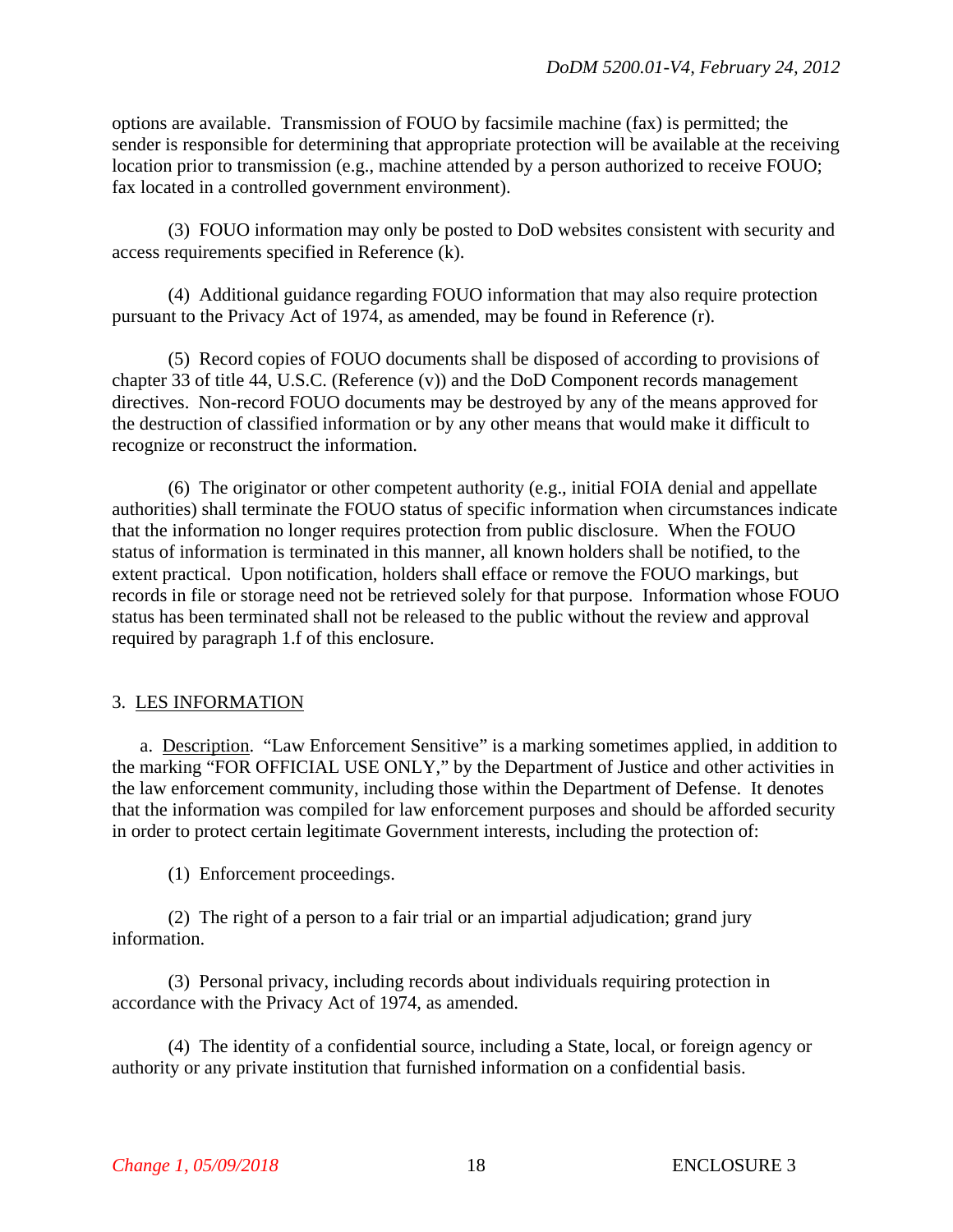- (5) Information furnished by a confidential source.
- (6) Proprietary information.

(7) Techniques and procedures for law enforcement investigations or prosecutions; guidelines for law enforcement investigations when disclosure of such guidelines could reasonably be expected to risk circumvention of the law, or jeopardize the life or physical safety of any individual, including the lives and safety of law enforcement personnel.

b. Markings

(1) In unclassified documents containing LES information, the phrase "Law Enforcement Sensitive" shall accompany the phrase "FOR OFFICIAL USE ONLY" at the bottom of the outside of the front cover (if there is one), the title page (if there is one), and the outside of the back cover (if there is one). Each page containing FOUO-LES information shall be marked "FOR OFFICIAL USE ONLY Law Enforcement Sensitive" at the bottom.

(2) Classified documents containing such information shall be marked in accordance with Volume 2 of this Manual, except that pages containing LES information but no classified information shall be marked "FOR OFFICIAL USE ONLY Law Enforcement Sensitive" on the top and bottom. Use separate portions for LES information; do not commingle LES information with classified information in the same portion.

(3) Portions of DoD unclassified documents that contain FOUO-LES information shall be marked with the parenthetical notation "(FOUO-LES)" at the beginning of the portion. If an unclassified portion of a classified document contains FOUO-LES information, the portion marking (U//FOUO-LES) shall be used. If a portion of a classified document contains both classified and FOUO-LES information, the appropriate classification designation is sufficient to protect the information and no additional marking shall be used to designate the LES content.

(4) Documents containing LES information shall be marked on the first page with the warning statement shown in Figure 2.

# Figure 2. LES Warning Statement

LAW ENFORCEMENT SENSITIVE: The information in this document marked FOUO-LES is the property of (insert organization) and may be distributed within the Federal Government (and its contractors) to law enforcement, public safety and protection, and intelligence officials and individuals with a need to know. Distribution to other entities without prior (insert organization) authorization is prohibited. Precautions shall be taken to ensure this information is stored and destroyed in a manner that precludes unauthorized access. Information bearing the FOUO-LES marking may not be used in legal proceedings without prior authorization from the originator. Recipients are prohibited from posting information marked FOUO-LES on a website or unclassified network.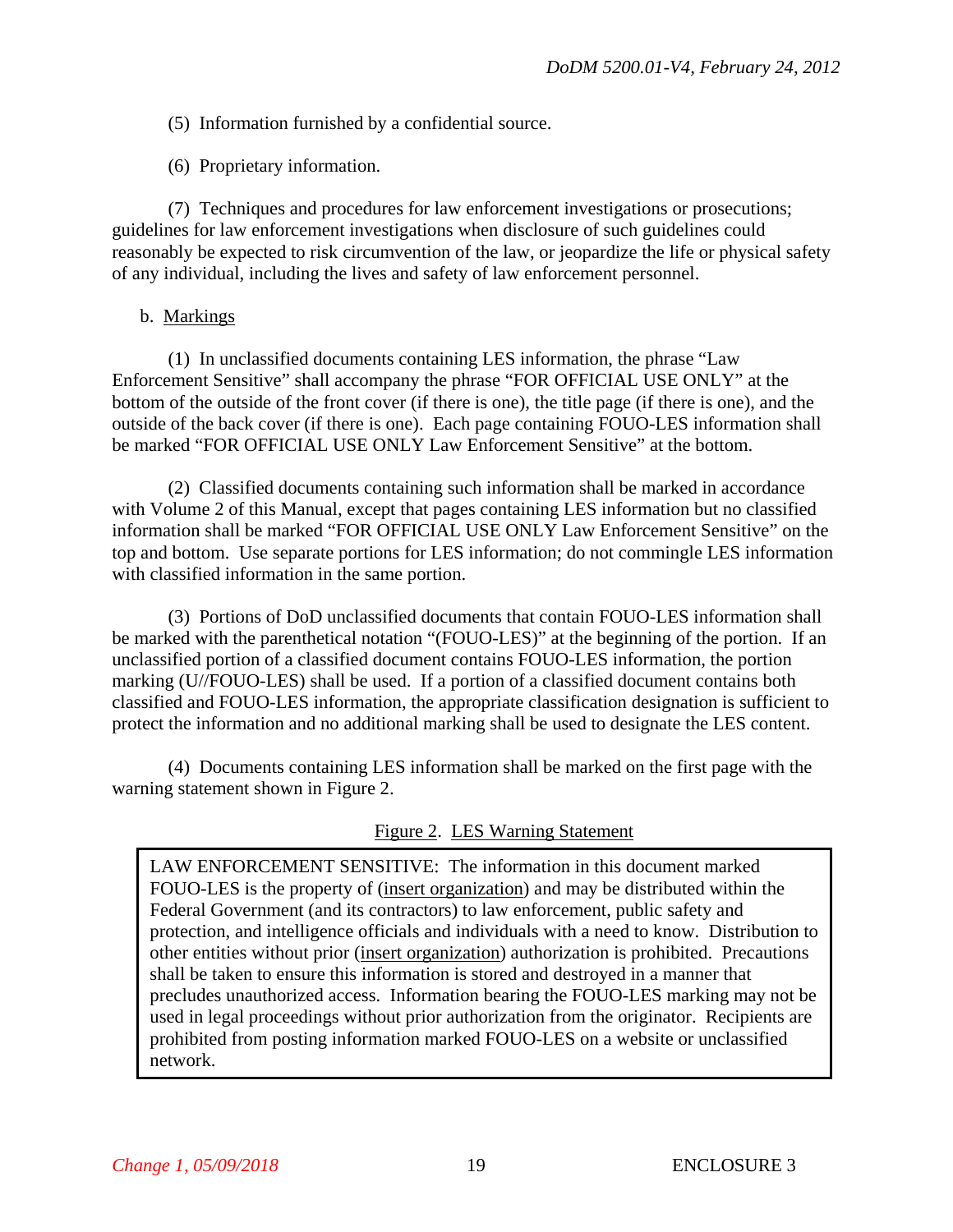c. Access. The criteria for allowing access to FOUO-LES information are the same as those used for FOUO information.

d. Protection. Within the Department of Defense, FOUO-LES information shall be safeguarded and destroyed as required for FOUO information.

### 4. DoD UCNI

a. Description. DoD UCNI is unclassified information on security measures (including security plans, procedures, and equipment) for the physical protection of DoD Special Nuclear Material (SNM), SNM equipment, SNM facilities, or nuclear weapons in DoD custody. Information is designated DoD UCNI in accordance with DoDD *DoDI* 5210.83 (Reference (w)) only when it is determined that its unauthorized disclosure could reasonably be expected to have a significant adverse effect on the health and safety of the public or the common defense and security by increasing significantly the likelihood of the illegal production of nuclear weapons or the theft, diversion, or sabotage of DoD SNM, SNM equipment, SNM facilities, or nuclear weapons in DoD custody.

b. Application. Information may be designated DoD UCNI by the Heads of the DoD Components and individuals delegated authority in accordance with Reference (w).

#### c. Markings

(1) Unclassified documents and material, including those in electronic form, containing DoD UCNI shall be marked as follows:

(a) Documents shall be marked with the phrase "DOD UNCLASSIFIED CONTROLLED NUCLEAR INFORMATION" (or alternately "DOD UCNI") at the bottom on the outside of the front cover, if any; the outside of the back cover, if any; the first page; and each individual page containing DoD UCNI.

(b) Portions of the document that contain DoD UCNI shall be marked with the parenthetical notation "(DCNI)" at the beginning of the portion.

(2) Classified documents and material containing DoD UCNI shall be marked in accordance with Volume 2 of this Manual.

(a) Pages with no classified information but containing DoD UCNI shall be marked "UNCLASSIFIED//DOD UNCLASSIFIED CONTROLLED NUCLEAR INFORMATION" or "UNCLASSIFIED//DOD UCNI" at the top and bottom, unless the page is marked with the overall classification of the document.

(b) Portions of the document that contain DoD UCNI, but no classified information, shall be marked with the parenthetical notation "(U//DCNI)" at the beginning of the portion.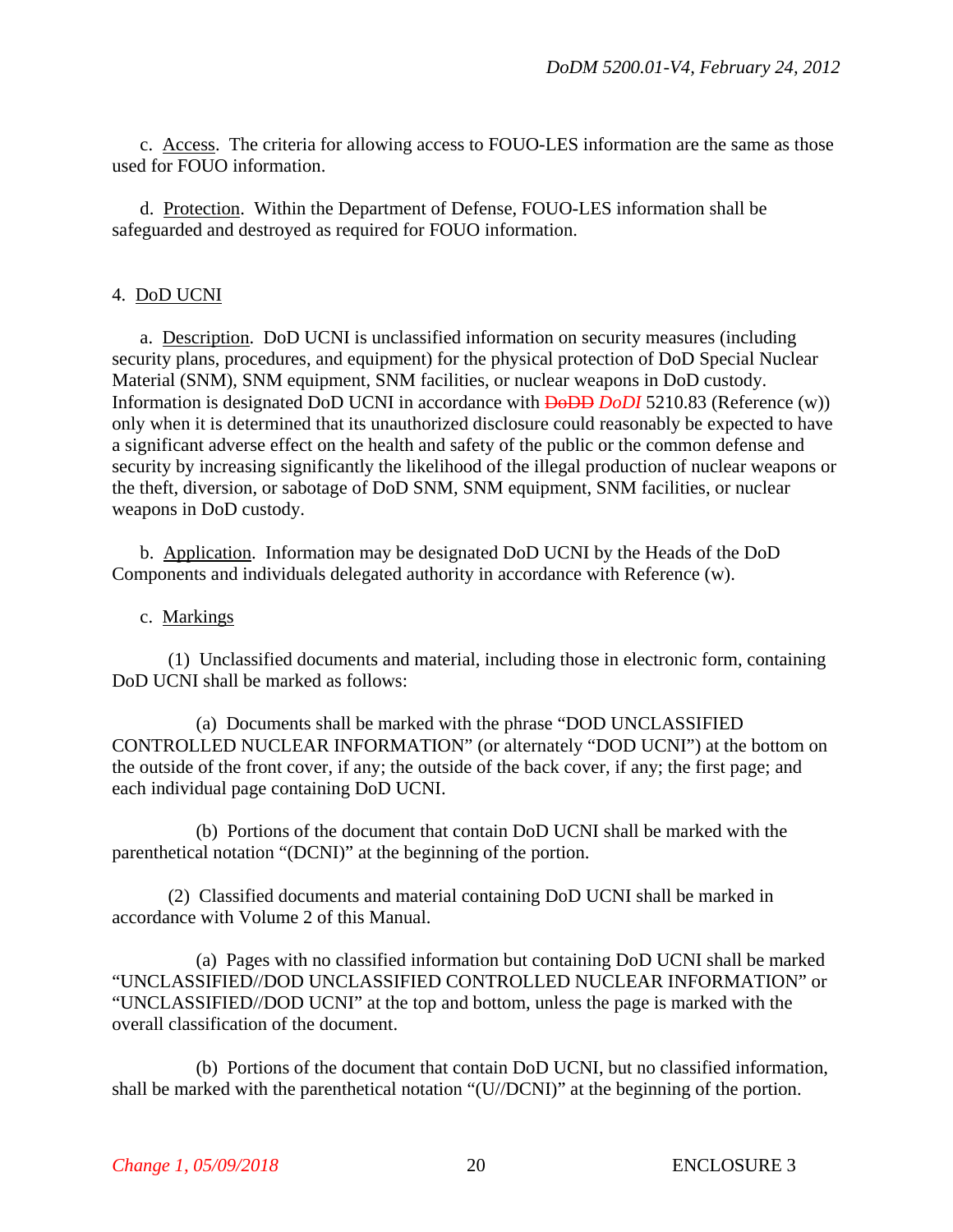Portions containing both DoD UCNI and classified information shall be marked "DCNI" in addition to the required classification marking (e.g., "(S//DCNI)").

(3) Material in other formats (e.g., slides, computer media, films) shall bear conspicuous markings that alert the holder or viewer that the material contains DoD UCNI. See subparagraph  $2.c.(3)(g)$  of this enclosure for guidance on marking such material.

(4) Transmittal documents shall call attention to the presence of DoD UCNI attachments by using a statement in the text or marking at the bottom of the transmittal document. A statement such as "The attached document contains DoD Unclassified Controlled Nuclear Information (DoD UCNI)" is sufficient.

(5) Documents and material containing DoD UCNI and transmitted outside the Department of Defense shall bear an expanded marking on the face of the document so that non-DoD holders understand that DoD UCNI is exempt from mandatory public disclosure under the FOIA. A statement similar to the one shown in Figure 3 shall be used:

> Figure 3. DoD UCNI Statement on Information Transmitted Outside of the Department of Defense

Department of Defense Unclassified Controlled Nuclear Information Exempt from mandatory disclosure under 5 U.S.C. 552(b)(3), as authorized by 10 U.S.C. 128 Unauthorized dissemination subject to civil and criminal sanctions under Section 148 of the Atomic Energy Act of 1954, as amended (42 U.S.C. 2168).

d. Access. Access to DoD UCNI shall be granted only to persons who have a valid need to know the information and are specifically eligible for access in accordance with the provisions of Reference (w).

(1) Recipients shall be made aware of the status of such information, and transmission shall be by means that preclude unauthorized disclosure or dissemination.

(2) DoD holders of DoD UCNI are authorized to convey such information to officials in other U.S. departments or agencies on a need-to-know basis to fulfill a Government function.

## e. Protection

(1) When not commingled with classified information, DoD UCNI may be sent by firstclass mail in a single, opaque envelope or wrapping.

(2) Except in emergencies, transmission of DoD UCNI, to include voice, facsimile, and e-mail, shall be via approved secure communications circuits and equipment only.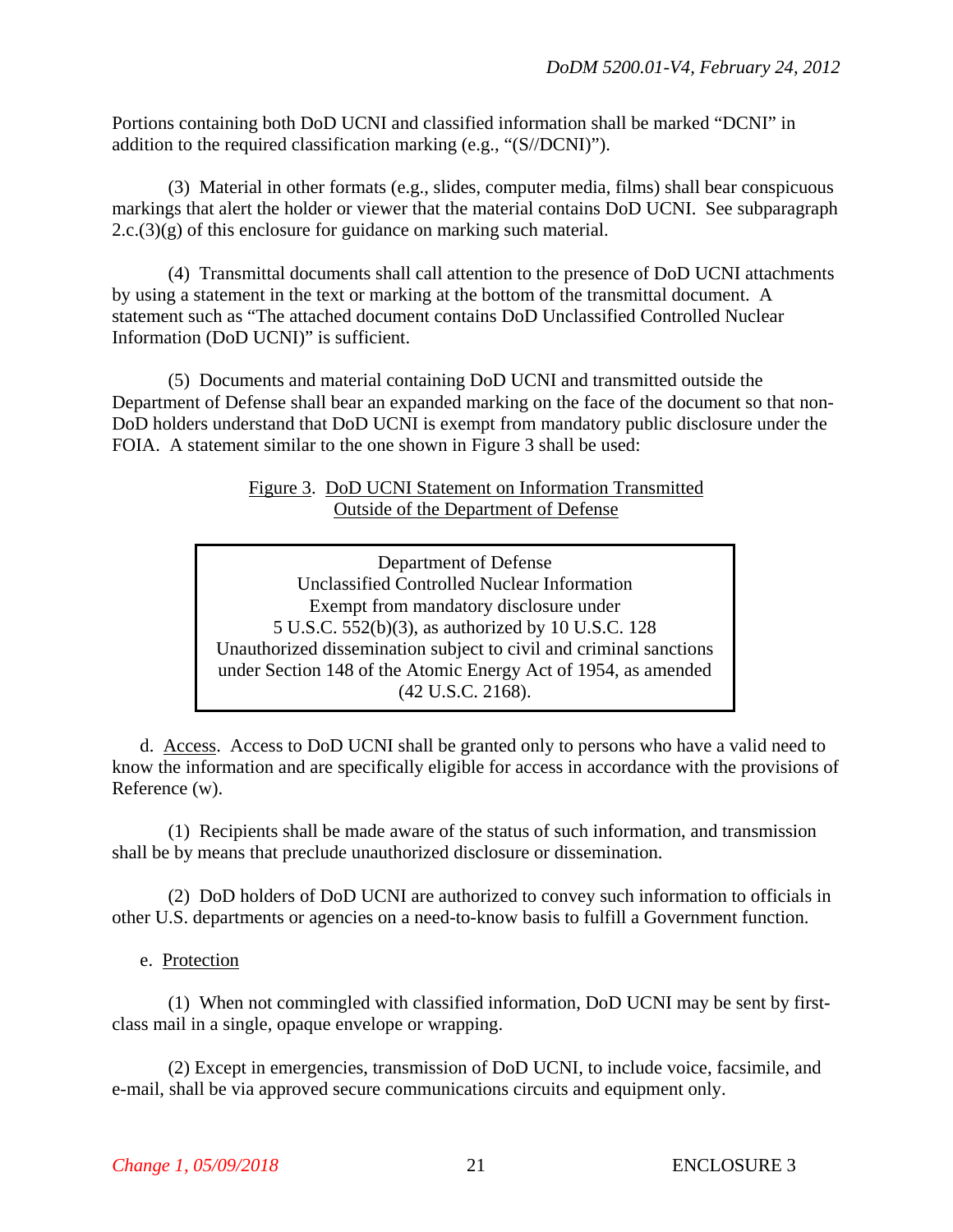(3) During working hours, reasonable measures shall be taken to minimize the risk of access by unauthorized personnel (e.g., not reading, discussing, or leaving DoD UCNI unattended where unauthorized personnel are present). After working hours, DoD UCNI may be stored in unlocked containers, desks, or cabinets if Government or Government-contract building security is provided. If such building security is not provided or is deemed inadequate, DoD UCNI shall be stored in locked buildings, rooms, desks, file cabinets, bookcases, or similar items.

(4) Record copies of DoD UCNI documents shall be disposed of in accordance with chapter 33 of Reference (v) and the DoD Component records management directives. Nonrecord DoD UCNI documents may be destroyed by shredding or burning or by any of the means approved for the destruction of classified information.

(5) DoD UCNI is exempt from mandatory public disclosure under Exemption 3 of the FOIA.

# 5. LIMITED DISTRIBUTION INFORMATION

a. Description. "LIMITED DISTRIBUTION" is a caveat used by the National Geospatial-Intelligence Agency (NGA) to identify a select group of sensitive, unclassified imagery or geospatial information and data created or distributed by NGA or information, data, and products derived from such information. DoDI 5030.59 (Reference (x)) contains details of policies and procedures regarding use of the LIMITED DISTRIBUTION caveat. These policies and procedures are summarized in this section and in Enclosure 4 of Volume 2 of this Manual.

## b. Application

(1) Information that qualifies for withholding from public release pursuant to section 455 of title 10, U.S.C. (Reference (y)) may be designated as LIMITED DISTRIBUTION in accordance with Reference (x).

(2) The marking indicates distribution of certain unclassified geospatial intelligence is limited to the Department of Defense and authorized DoD contractors. Other dissemination requests or requirements shall be referred to NGA for approval.

c. Marking. Information or material designated as LIMITED DISTRIBUTION, or derived from such information or material, shall, unless otherwise approved by the Director, NGA, be marked "LIMITED DISTRIBUTION" and shall carry the notice shown in Figure 4 on the front page. Portions of the document that contain LIMITED DISTRIBUTION information shall be marked at the beginning of the portion with the parenthetical notation "(DS)" for an unclassified document or "(U//DS)" for a classified document.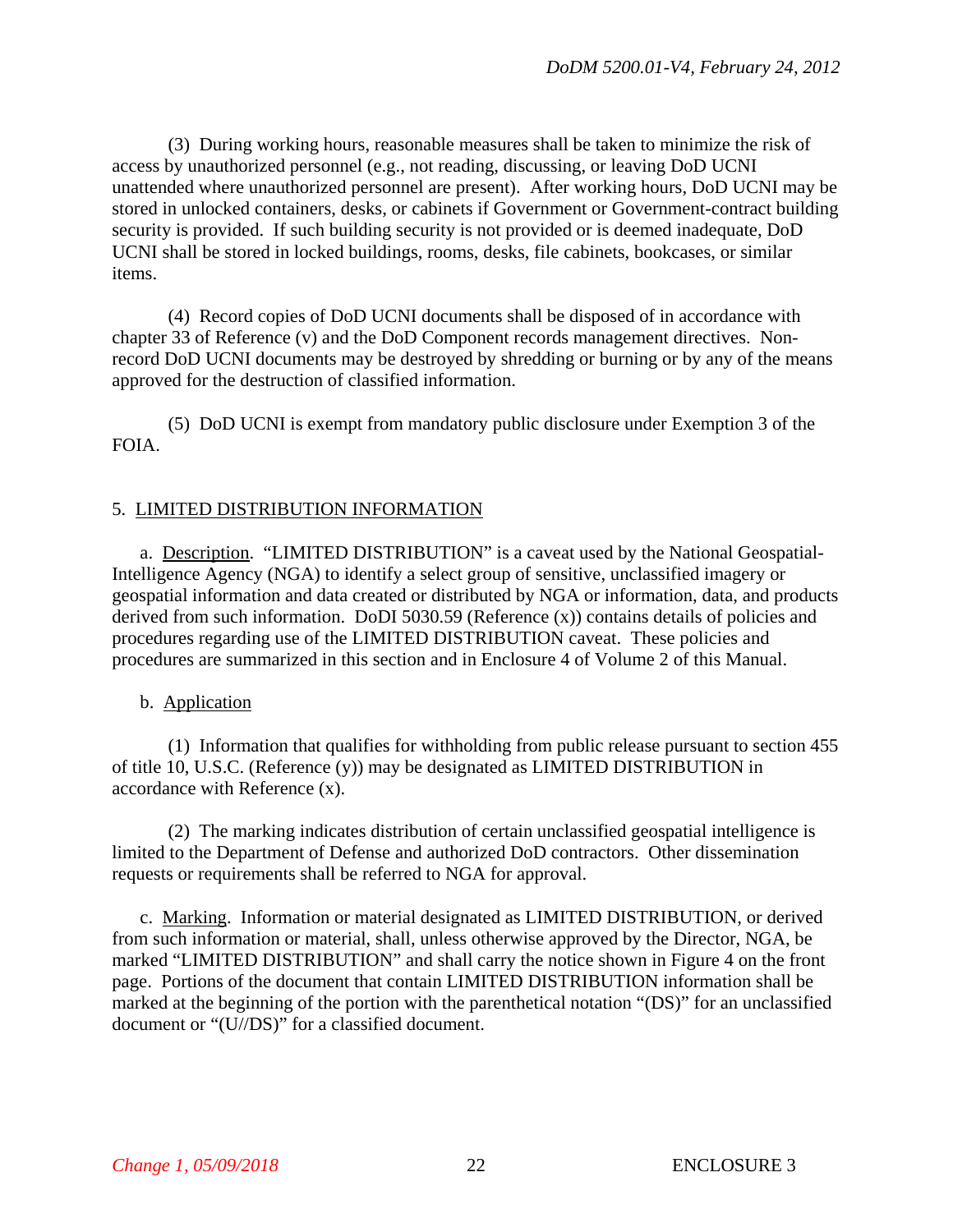## Figure 4. LIMITED DISTRIBUTION Notice

Distribution authorized to DoD, IAW 10 U.S.C. 130 & 455. Release authorized to U.S. DoD contractors IAW 48 C.F.R. 252.245-7000. Refer other requests to Headquarters, NGA, ATTN: Release Officer, Mail Stop S82-OIAD, 7500 Geoint Drive, Springfield, VA 22150-7500 Destroy IAW DoD Manual 5200.01. **Removal of this caveat is prohibited.**

#### d. Access

(1) Information bearing the LIMITED DISTRIBUTION caveat shall be disseminated by NGA to Military Departments or other DoD Components, to DoD contractors, and to authorized grantees for the conduct of official DoD business.

(2) DoD civilian, military, and contractor personnel of a recipient Military Department, other DoD Component, contractor, or grantee may be granted access to information bearing the LIMITED DISTRIBUTION caveat provided they have been determined to have a valid need to know such information in connection with the accomplishment of official business for the Department of Defense. Recipients shall be made aware of the status of such information, and transmission shall be by means to preclude unauthorized disclosure or release. Further dissemination of information bearing the LIMITED DISTRIBUTION caveat by receiving contractors or grantees to another Military Department, other DoD Component, contractor, or grantee, or dissemination by any recipient Military Service, DoD Component, contractor, or grantee to any person, agency, or activity outside the Department of Defense, requires the express written approval of the Director, NGA.

(3) Information bearing the LIMITED DISTRIBUTION caveat, or information derived therefrom, shall not be released, made accessible, or sold to foreign governments or international organizations, without the express written approval of the Director, NGA. This requirement includes Foreign Security Assistance transactions or arrangements, transfer or loan of any weapon or weapon system that uses such information, intended use in mission planning systems, and/or sale through the Foreign Military Sales process.

(4) All FOIA requests for information bearing the LIMITED DISTRIBUTION caveat, or derived therefrom, shall be referred to NGA consistent with Reference (x).

#### e. Protection

(1) LIMITED DISTRIBUTION information shall be stored in the same manner approved for FOUO information.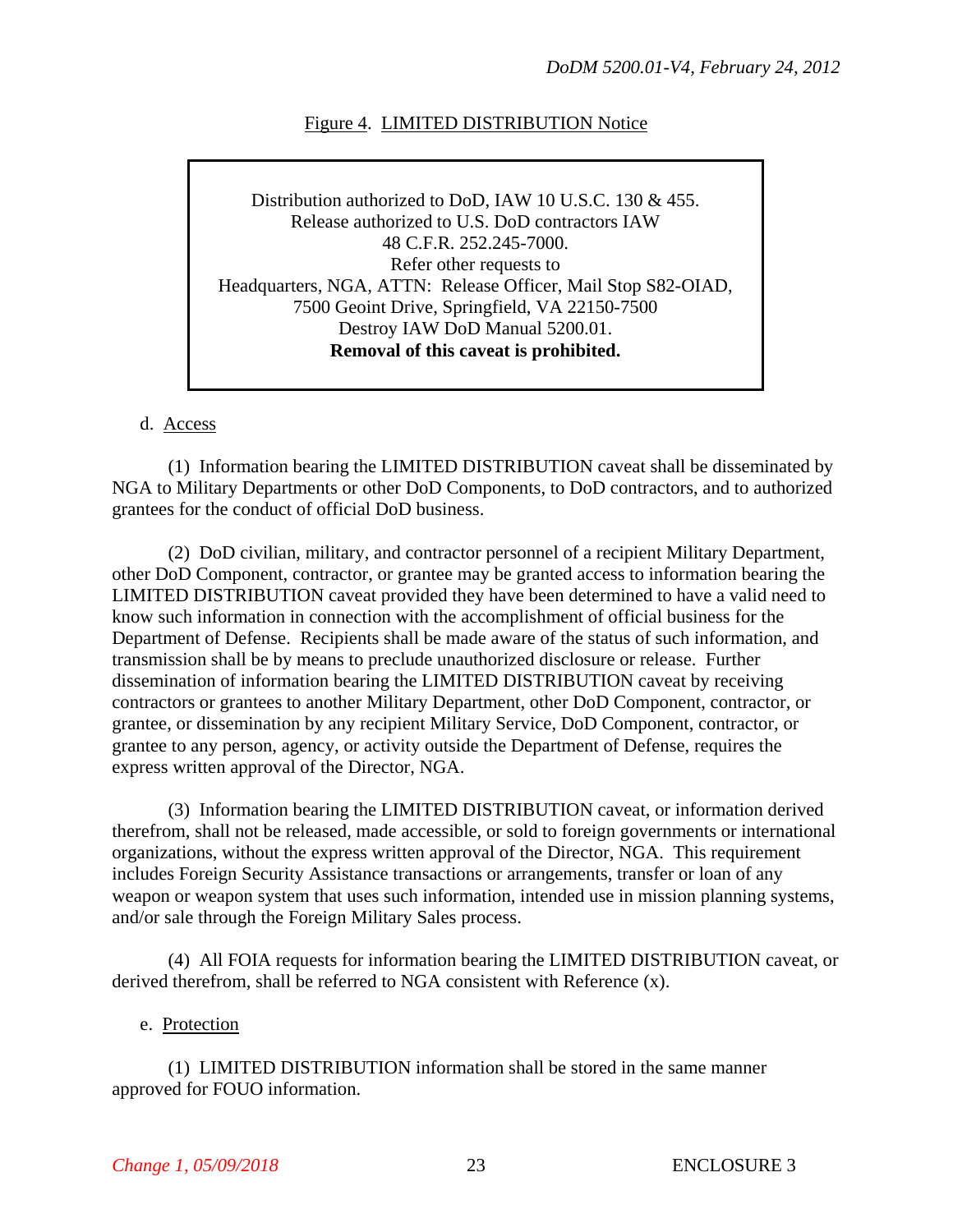(2) Information bearing the LIMITED DISTRIBUTION caveat, or derivative information, shall not be stored on systems accessible by contractors or other individuals who are not directly working on a DoD contract and who do not require such access in the conduct of official DoD business.

(3) Transmission of LIMITED DISTRIBUTION information and materials shall be by means that preclude unauthorized disclosure or release. LIMITED DISTRIBUTION information cannot be processed on or transmitted via unencrypted or unsecured systems accessible by the public. Electronic transmission of such information (e.g., voice, data, or facsimile) shall be by approved secure communications systems or systems utilizing protective measures such as PKI.

(4) LIMITED DISTRIBUTION information, or derivative information, may be posted to DoD websites only in accordance with security and access requirements specified in Reference (k). Publicly-accessible websites shall not contain LIMITED DISTRIBUTION information.

(5) When no longer required, all LIMITED DISTRIBUTION information and copies shall be returned to NGA or destroyed in a manner sufficient to prevent its reconstruction.

# 6. OTHER AUTHORIZED DESIGNATIONS

## a. Department of State (DoS) Sensitive But Unclassified (SBU) Information

(1) Description. DoS SBU information is information originated within the DoS which that agency believes warrants a degree of protection and administrative control and meets the criteria for exemption from mandatory public disclosure in accordance with the provisions of the FOIA.

## (2) Markings

(a) Unclassified documents containing DoS SBU information shall be marked "SENSITIVE BUT UNCLASSIFIED" at the bottom of the outside of the front cover (if there is one), the title page (if there is one), the first page, and the outside of the back cover (if there is one). Each page containing DoS SBU information shall be marked "SENSITIVE BUT UNCLASSIFIED" at the bottom. Portions of the document that contain DoS SBU shall be marked with the parenthetical notation "(SBU)" at the beginning of the portion.

(b) When DoS information carries the additional dissemination restriction NOFORN (i.e., the document is marked "SBU NOFORN" or "SENSITIVE BUT UNCLASSIFIED NOFORN"), the NOFORN restriction shall be carried forward in the markings at the bottom of the cover pages, the title page, and each internal page and in the portion marking of portions containing such information. Portions of the document that contain information not releasable to foreign nationals (i.e., NOFORN information) shall be marked with the parenthetical notation "(SBU-NF)" at the beginning of the portion.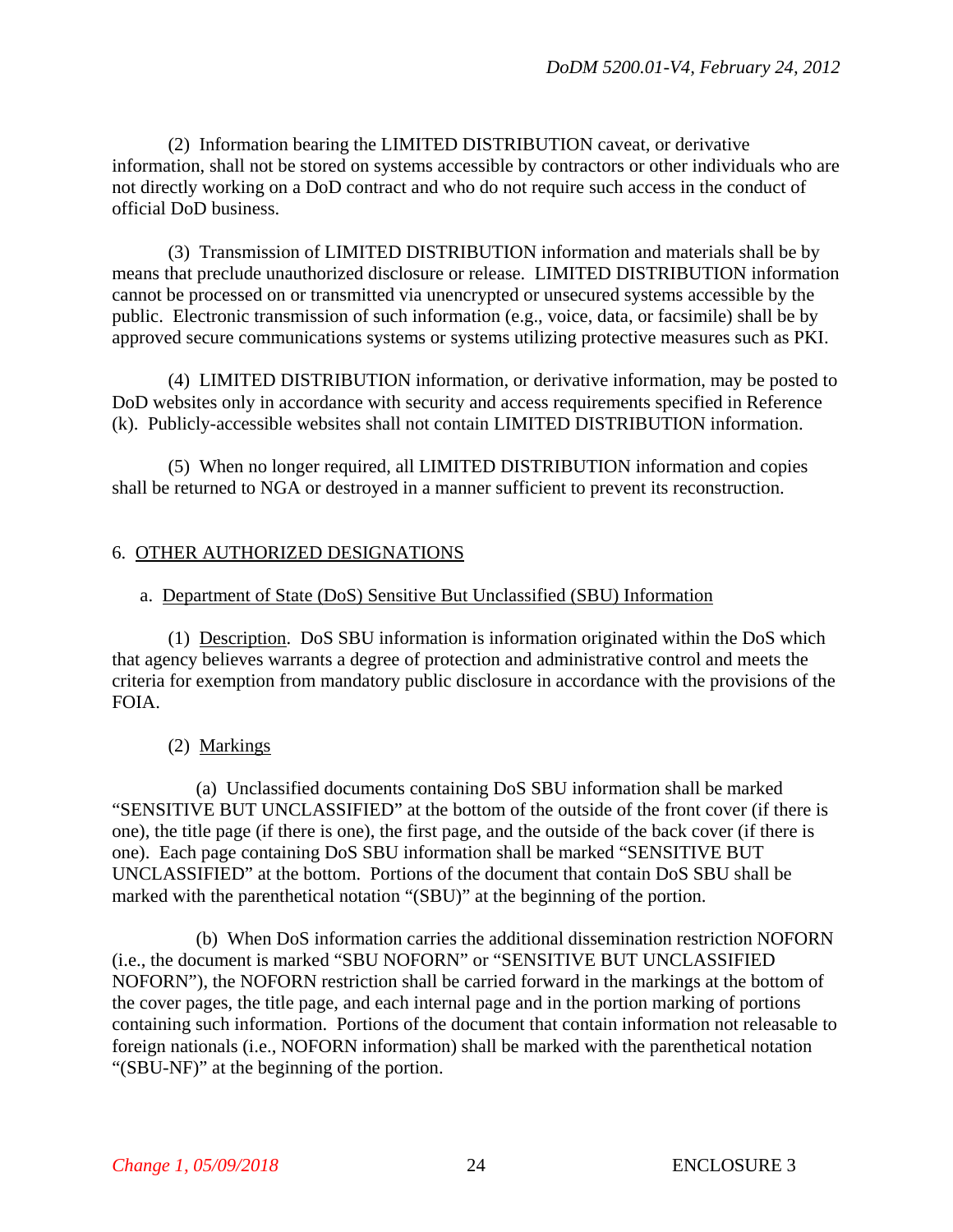(c) When a document contains both DoS SBU and FOUO portions, the SBU markings supersede FOUO in the markings at the bottom of the cover and title pages and at the bottom of internal document pages.

(d) No requirement exists to re-mark existing material containing DoS SBU information.

(e) See Volume 2 of this Manual for guidance on marking classified documents containing DoS SBU information.

(3) Access. Within the Department of Defense, the criteria for allowing access to DoS SBU information are the same as those used for FOUO information, EXCEPT that information marked "SBU NOFORN" (or portion marked "(SBU-NF)") shall not be provided to any person who is not a U.S. citizen without the approval of the DoS activity that originated the information.

(4) Protection of DoS SBU Information. Within the Department of Defense, DoS SBU information shall be protected as required for FOUO information.

#### b. Drug Enforcement Administration (DEA) Sensitive Information

(1) Description. DEA Sensitive information is unclassified information that the DEA originates and that requires protection against unauthorized disclosure to protect sources and methods of investigative activity, evidence, and the integrity of pretrial investigative reports. The Administrator and certain other officials of the DEA have been authorized to designate information as DEA Sensitive; the Department of Defense agreed to implement protective measures for DEA Sensitive information in its possession. Types of information to be protected include:

- (a) Information and material that is investigative in nature.
- (b) Information and material to which access is restricted by law.
- (c) Information and material that is critical to the operation and mission of the DEA.

(d) Information and material the disclosure of which would violate a privileged relationship.

(2) Markings

(a) Unclassified documents containing DEA Sensitive information shall be marked "DEA SENSITIVE" at the top and bottom of the front cover (if there is one), the title page (if there is one), the first page, and the outside of the back cover (if there is one). Each page containing DEA Sensitive information shall be marked "DEA SENSITIVE" top and bottom. Portions of unclassified DoD documents that contain DEA Sensitive information shall be marked with the parenthetical notation "(DSEN)" at the beginning of the portion.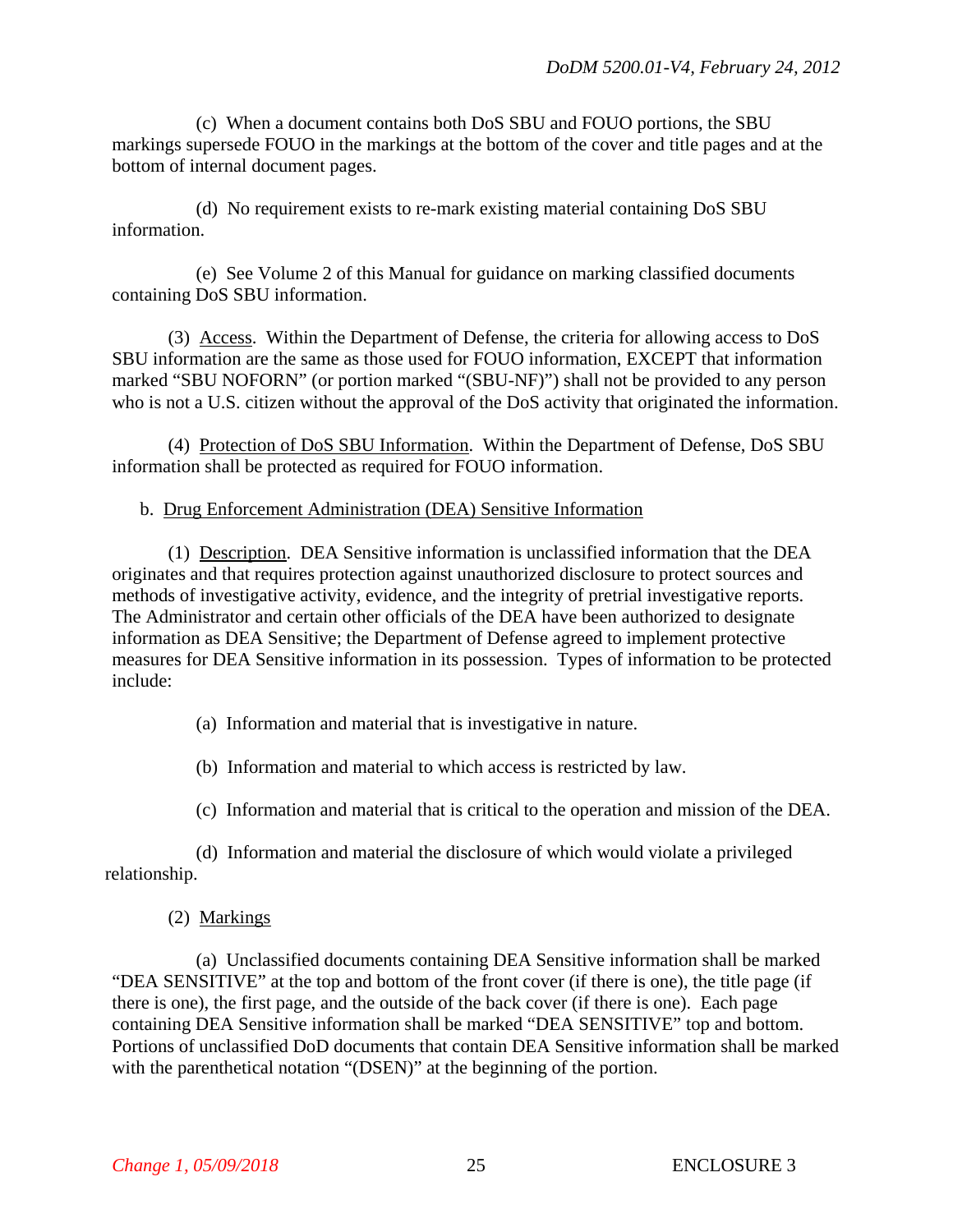(b) Classified documents containing DEA Sensitive information shall be marked in accordance with Volume 2 of this Manual. Pages containing DEA Sensitive information but no classified information may be marked "UNCLASSIFIED//DEA SENSITIVE" top and bottom. If a portion of a classified document contains DEA Sensitive information, include the "DSEN" marking after the parenthetical classification marking (e.g., (U//DSEN)). Classified and DEA Sensitive portions should be kept separate.

(3) Access. Access to DEA Sensitive information shall be granted only to persons who have a valid need to know the information. A security clearance is not required for access to unclassified DEA Sensitive information. DEA Sensitive information in the possession of the Department of Defense may not be released outside the Department without DEA authorization.

#### (4) Protection

(a) DEA Sensitive material may be transmitted within the continental United States (CONUS) by first class mail. Transmission outside CONUS shall be by a means approved for transmission of Secret material (see Enclosure 4 of Volume 3 for transmission guidance). Nongovernment package delivery and courier services may not be used. Enclose the material in two opaque envelopes or containers, the inner one marked "DEA SENSITIVE" on both sides.

(b) Electronic transmission of DEA Sensitive information within CONUS shall be over secure (i.e., encrypted) communications circuits whenever possible; electronic transmission outside CONUS must be over secure communications circuits.

(c) Reproduction of DEA Sensitive information and material shall be limited to that required for operational needs.

(d) DEA Sensitive material shall be destroyed by a means approved for destruction of material classified Confidential.

## 7. FOREIGN GOVERNMENT INFORMATION

a. In order to ensure the protection of foreign government information that is provided to a DoD Component marked "RESTRICTED" or on the condition that it will be treated "in confidence," such information shall be marked in accordance with Volume 2 of this Manual and handled in accordance with Enclosure 2 of Volume 3 of this Manual.

b. A revision to the U.S./United Kingdom (UK) Security Implementing Arrangement (Reference (z)) that deals with industrial operations specifies that DoD contactors operating under COMMERCIAL contracts with the UK are allowed to treat documents received from the UK bearing the marking "UK RESTRICTED" in a manner similar to FOUO. Pursuant to Reference (z), the UK must include its requirements for the marking and handling of "UK RESTRICTED" information in the applicable contract. The agreement does NOT apply to, nor permit, such handling of "UK RESTRICTED" information by DoD Components or by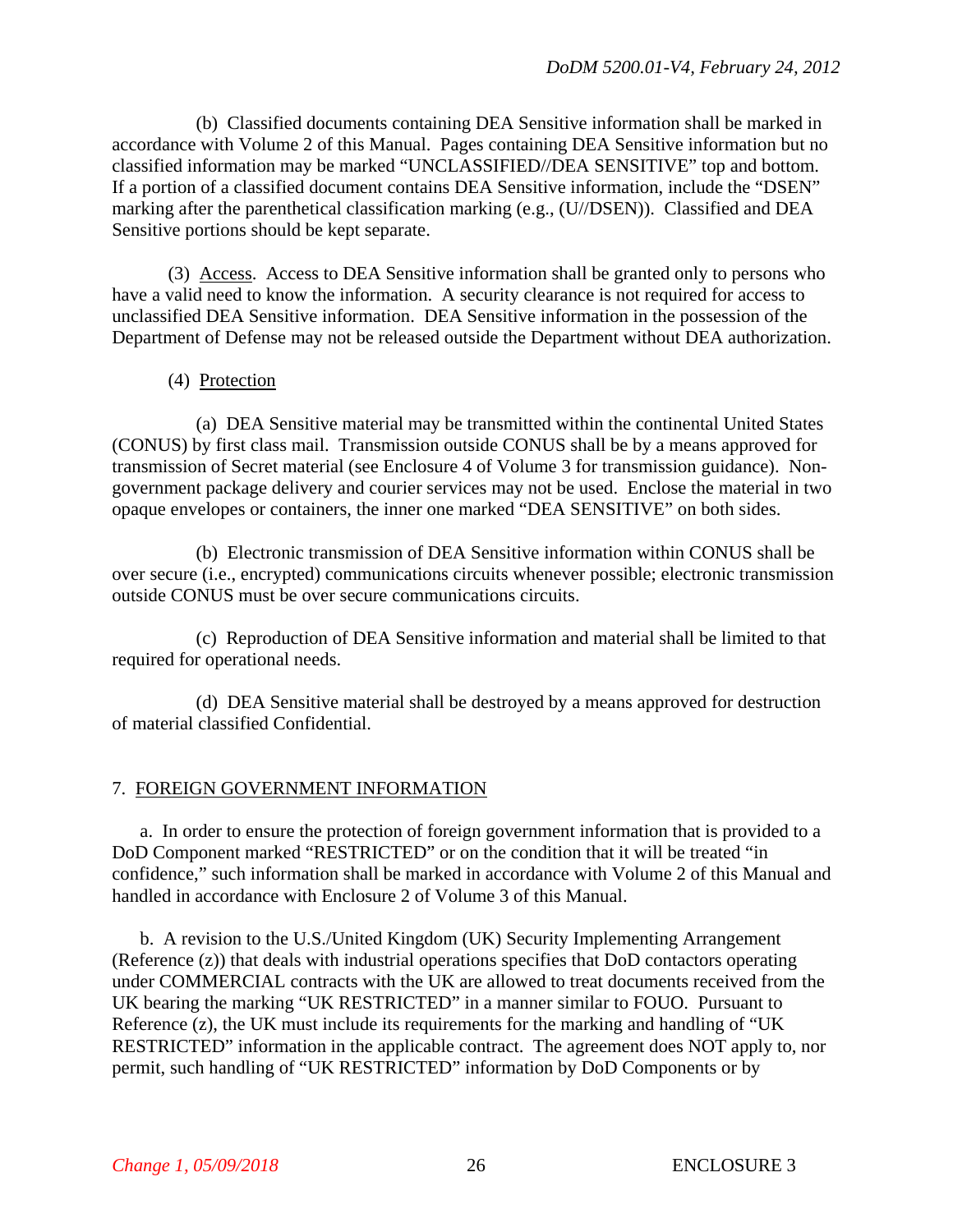contractors when performing on DoD contracts and the provisions of paragraph 7.a of this enclosure apply.

### 8. DISTRIBUTION STATEMENTS ON TECHNICAL DOCUMENTS

a. Description. Reference (q) requires distribution statements to be placed on classified and unclassified scientific and technical documents created under the DoD Scientific and Technical Information Program (see DoDD 3200.12 (Reference (aa))). These statements are intended to facilitate control, secondary distribution, and release of these documents without the need to repeatedly obtain approval or authorization from the controlling DoD office.

(1) Distribution statements are to be applied to all newly created technical documents generated by DoD-funded research, development, test, and evaluation programs and to newly created technical documents and other technical information (e.g., test plans, computer software) that can be used or adapted for use in development, manufacture, or operation of any military or space equipment or related technology. They are not intended for use on program documentation such as administrative documents, contracting documents, and general correspondence, etc., unless these documents also contain technical information.

(2) The wording of the distribution statements specified by Reference (q) may not be modified to specify additional distribution, such as distribution to foreign governments. However, where other markings are authorized and used in accordance with statute, regulation, or other policy (e.g., North Atlantic Treaty Organization markings, REL TO), those markings may be used to further inform distribution decisions.

b. Application. DoD Components generating or responsible for technical documents shall determine if one or more of the reasons for controlled dissemination as specified in Reference (q) apply and mark the documents appropriately before initial distribution. Refer to Reference (q) for details on use of the markings and allowable reasons for controlling distribution.

(1) Unclassified DoD technical documents shall bear one of the distribution statements specified in Reference (q) and shown in the Table. Documents recommended for public release (i.e., marked with Distribution Statement A) must also be reviewed in accordance with Reference (j).

(2) Classified technical documents shall be assigned Distribution Statements B, C, D, E, or F. The distribution statement assigned to a classified document shall be retained on the document after its declassification or until specifically changed or removed by the controlling DoD office. Technical documents that are declassified and have no distribution statement assigned shall be handled in accordance with Distribution Statement F until changed by the controlling DoD office.

(3) Documents containing export-controlled technical data shall be marked with the applicable export-control statement, as specified by paragraph E3.1.1.8 of Reference (q), and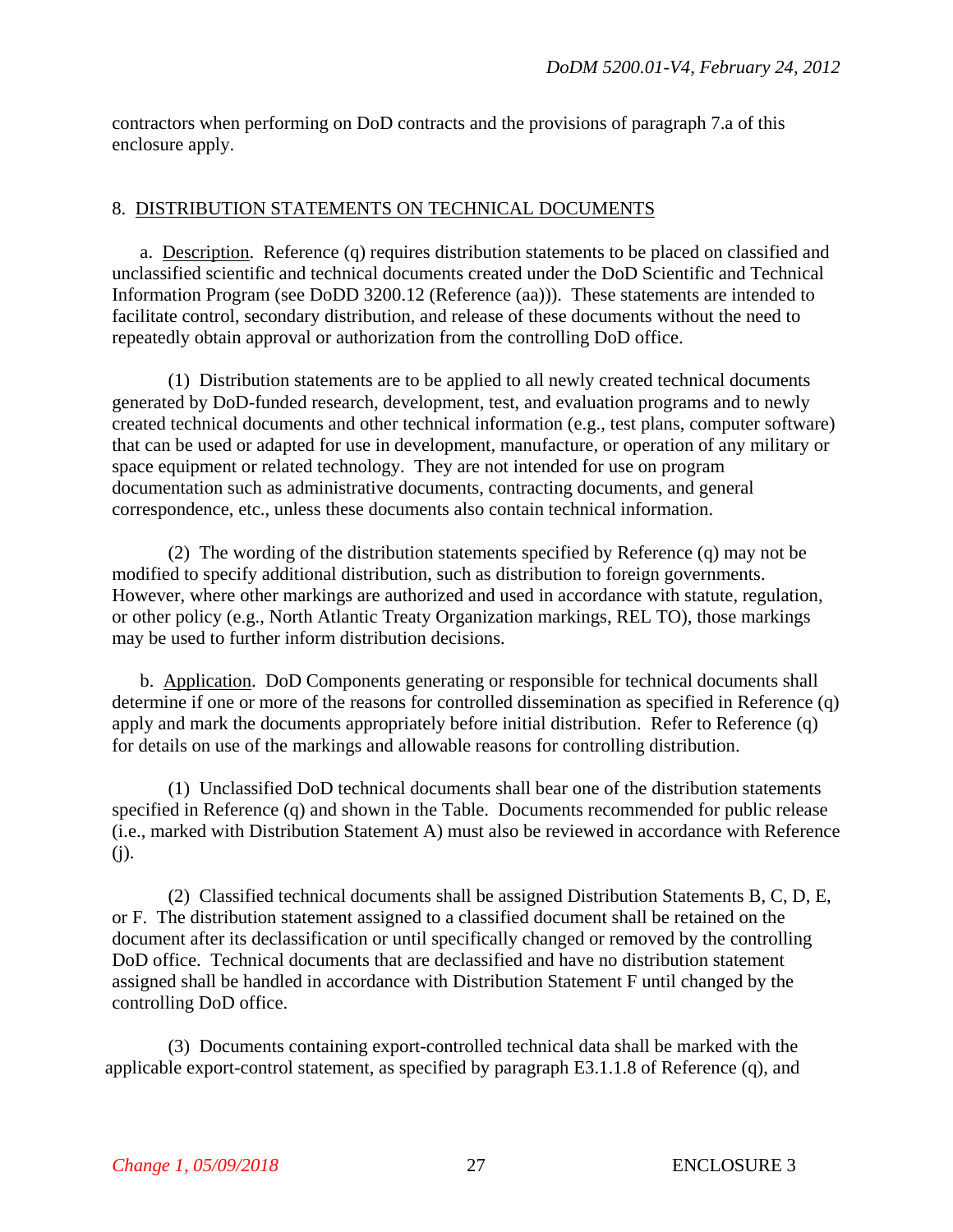assigned Distribution Statement B, C, D, E, F, or X. Export-controlled information may NOT be posted to publicly-accessible websites.

| Distribution A | Approved for public release, distribution is unlimited.                                                                                                                                                                                                          |
|----------------|------------------------------------------------------------------------------------------------------------------------------------------------------------------------------------------------------------------------------------------------------------------|
| Distribution B | Distribution authorized to U.S. Government<br>Agencies only; (reason); (date).<br>Other requests for this document shall be referred to<br>(controlling DoD office)                                                                                              |
| Distribution C | Distribution authorized to U.S. Government agencies<br>And their contractors; (reason); (date)<br>Other requests for this document shall be referred to<br>(controlling DoD office).                                                                             |
| Distribution D | Distribution authorized to the DoD and U.S.<br>DoD contractors only; (reason); (date).<br>Other requests for this document shall be referred to<br>(controlling DoD office).                                                                                     |
| Distribution E | Distribution authorized to DoD Components only;<br>(reason); (date);<br>Other requests for this document shall be referred to<br>(controlling DoD office).                                                                                                       |
| Distribution F | Further distribution only as directed by (controlling)<br>DoD office) or higher DoD authority; (date).                                                                                                                                                           |
| Distribution X | Distribution authorized to U.S. Government agencies<br>and private individuals or enterprises eligible to obtain<br>export-controlled technical data in accordance with<br>DoD Directive 5230.25; (date).<br>Controlling DoD office is (controlling DoD office). |

## Table. Text of Distribution Statements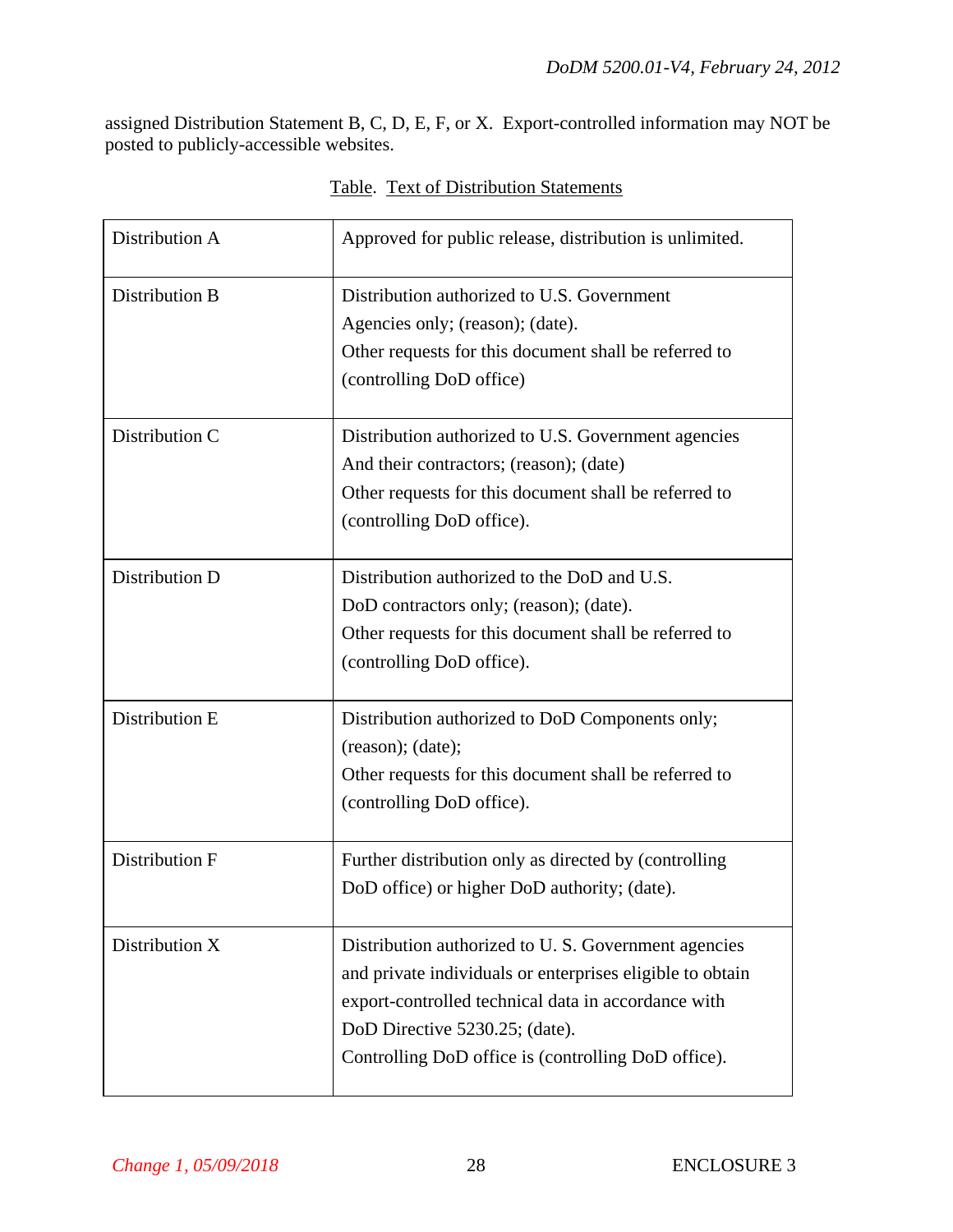(4) The existence of a distribution statement on a document does not automatically qualify the document for, nor is it a basis for, exempting the document from release under the FOIA. A FOIA exemption must apply in order to preclude disclosure in accordance with the FOIA. Paragraph 2.a of this enclosure and Chapter 3 of Reference (p) provide additional information on FOIA exemptions. When appropriate, technical documents qualifying for FOIA exemptions should be marked as FOUO in addition to the required distribution statement.

(5) The distribution statement shall be displayed conspicuously so as to be recognized readily by recipients. For standard written or printed material, the distribution statement shall appear on the front page of the document (i.e., the first page or cover page). If the information is not prepared in the form of an ordinary document and does not have a cover or title page (such as forms and charts), the applicable distribution statement shall be stamped, printed, written, or affixed by other means in a conspicuous position.

(6) When possible, parts that contain information creating the requirement for a distribution statement shall be prepared as an appendix to permit broader distribution of the basic document.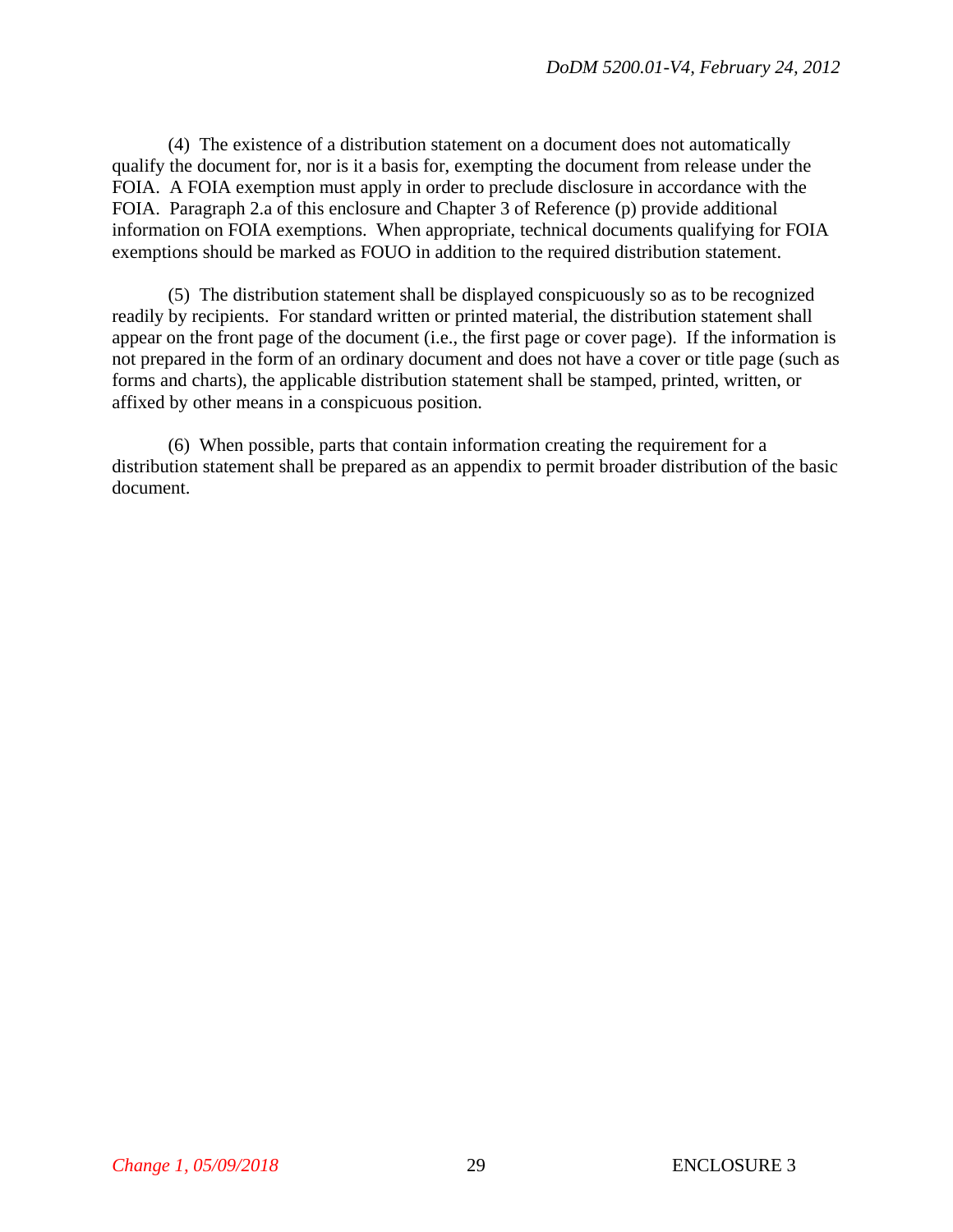## ENCLOSURE 4

## CUI EDUCATION AND TRAINING

1. REQUIREMENTS. The Heads of the DoD Components shall ensure that their personnel receive CUI education and training that:

a. Provides necessary knowledge and information to enable quality performance of CUI designation, marking, and protection functions.

b. Promotes understanding of the DoD Information Security Program policies and requirements and their importance to the national interests.

c. Instills and maintains continuing awareness of security requirements.

d. Assists in promoting a high degree of motivation to support program goals.

## 2. CUI EDUCATION AND TRAINING RESOURCES

a. CUI education and training may be accomplished by establishing programs within the DoD Component, using external resources such as the Defense Security Service Academy, or a combination of the two.

b. DoD Components may, if desired, combine into one overall program the education and training requirements of this enclosure and those for classified information specified in Volume 3 of this Manual.

3. INITIAL ORIENTATION. All personnel in the organization, including DoD civilians, military members and on-site support contractors, shall receive an initial orientation to the DoD Information Security Program.

a. This initial orientation is intended to:

(1) Define classified information and CUI and explain the importance of protecting such information.

(2) Produce a basic understanding of security policies and principles.

(3) Notify personnel of their responsibilities within the security program, and inform them of the administrative, civil, or criminal sanctions that can be applied when appropriate.

(4) Provide individuals enough information to ensure the proper protection of classified and controlled unclassified information in their possession, including actions to be taken if such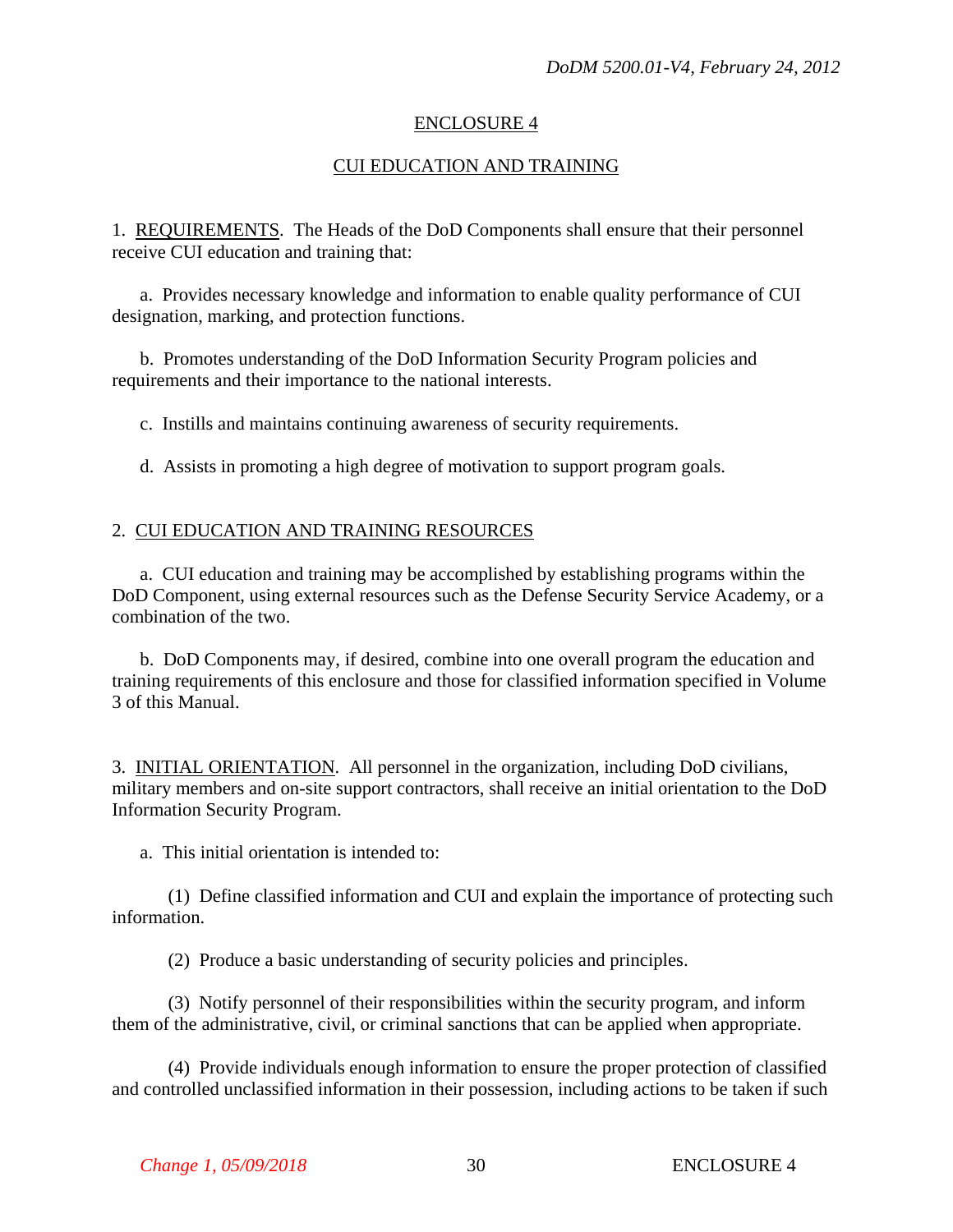information is discovered unsecured, a security vulnerability is noted, or the individual believes a person has been seeking unauthorized access to such information.

(5) Inform personnel of the need for review of ALL unclassified DoD information prior to its release to the public.

b. Security educators shall also consider including in the initial orientation identification of the senior agency official and activity security management personnel, a description of their responsibilities, and whether they are involved in the protection of classified or controlled unclassified information. If not included in the initial orientation, such information must be included in the training required by paragraph 3.c. of this enclosure.

c. In addition to the requirements in paragraphs 3.a. and 3.b. of this enclosure, upon initial entry into a position that requires CUI access, all personnel shall receive training on CUI policies, principles, and practices, including:

(1) The responsibilities of agency personnel who create or handle CUI.

(2) The characteristics that qualify information for designation as CUI and the importance of properly applying CUI markings.

(3) The fact that CUI encompasses multiple different types of information and that each type may have differing marking and protection requirements.

(4) The major categories of CUI used within the Department of Defense.

(5) The marking and protection requirements for FOUO information and other categories of CUI routinely used by the organization.

(6) Where to find detailed guidance on marking, handling, storing, transmitting, sharing, and destroying the various types of CUI.

(7) What constitutes an unauthorized disclosure of CUI and the criminal, civil, and administrative sanctions that may be taken against an individual who fails to protect CUI.

(8) The steps an individual shall take when he or she believes CUI has not been, or is not being, properly protected.

(9) The use of information systems to create, process, store, or transmit CUI. Where appropriate, this training may be combined with the information assurance training required by DoDD 8570.01 *8140.01* (Reference (ab)). Marking requirements for information (e.g., documents, e-mail, briefings, databases, web-based information, spreadsheets) in electronic format and application of CUI requirements to electronic storage media should specifically be addressed.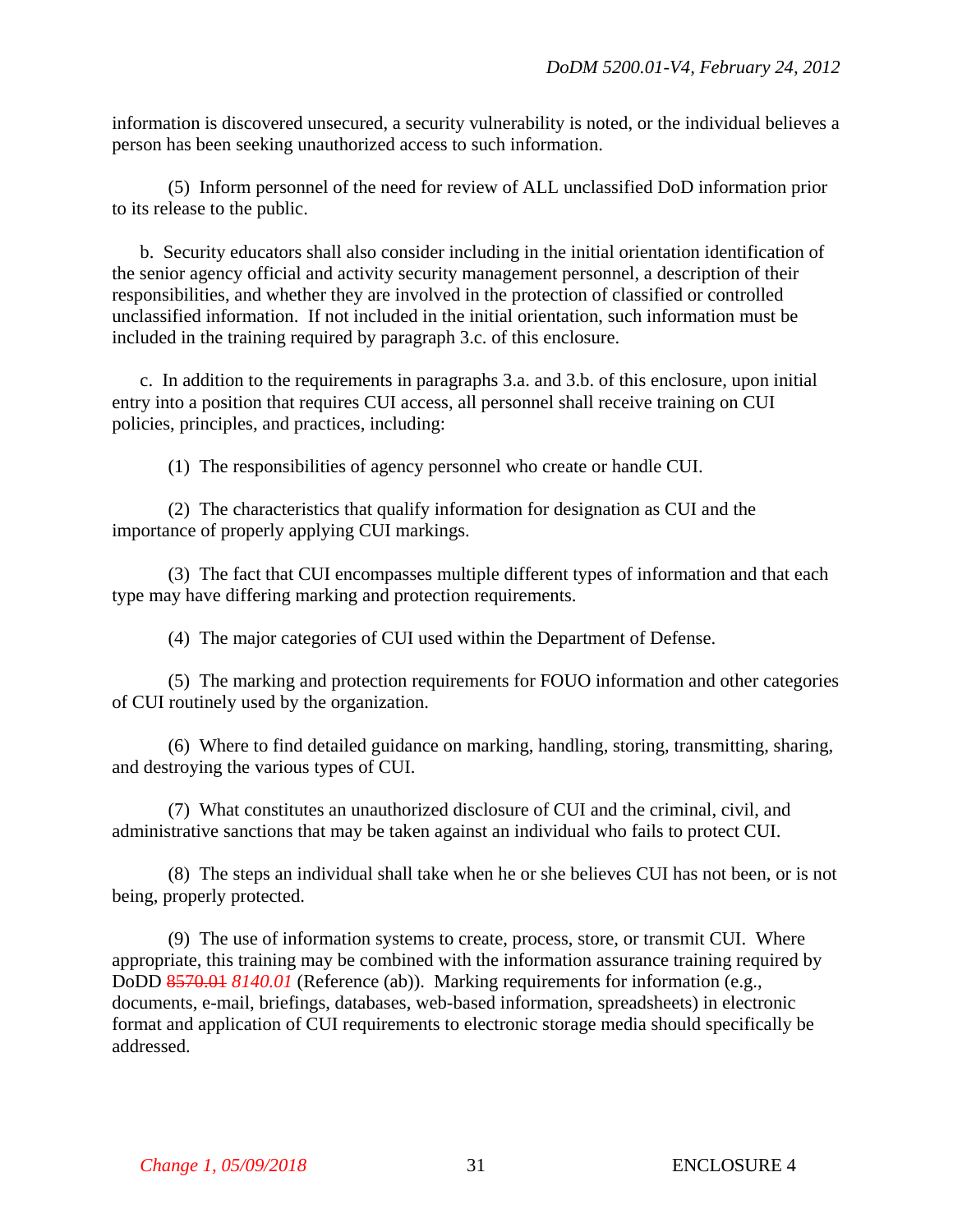(10) The requirement for DoD personnel, while acting in an official capacity, to have information prepared for public release approved in accordance with Reference (j) and DoDI 5230.29 (Reference (ac)) and, while acting in a private capacity and not in connection with their official duties, to have information prepared for public release through non-DoD forums or media reviewed for clearance if it meets the criteria in Reference (ac).

(11) The precautions that should be taken before attendance at professional meetings or conferences where foreign participation is likely and/or travel to foreign countries where special concerns about possible exploitation exist, when appropriate for the activity's mission or functions.

## 4. REQUIREMENTS FOR INFORMATION SECURITY PROGRAM PERSONNEL.

Individuals with specified duties in the information security program shall be provided security education and training that is commensurate with job responsibilities and sufficient to permit effective performance of those duties. The education and training may be provided before or concurrent with assuming those duties.

5. ADDITIONAL TRAINING REQUIREMENTS. Additional CUI education and training may be required for personnel or organizations that:

a. Review and approve information for release to the public, including through the use of websites.

b. Are involved with acquisition programs subject to DoDD 5000.01 (Reference (ad)).

c. Are involved with international programs (see Glossary for definition).

d. Share CUI with State, local, tribal, and private sector officials and/or with foreign government representatives.

6. ANNUAL REFRESHER TRAINING. At a minimum, DoD civilians, military members, and on-site support contractors with access to CUI shall receive annual refresher training that reinforces the policies, principles, and procedures covered in their initial and specialized CUI training. Such training may be integrated with the annual security refresher required by section 7 of Enclosure 6 of Volume 3 or the annual information assurance awareness refresher, as required by Reference (ab), as appropriate. Refresher training shall also address the threat and the techniques foreign intelligence activities use while attempting to obtain DoD CUI and advise personnel of penalties for unauthorized disclosures. The importance of unclassified information, its potential sensitivity, and the requirement to have all information reviewed and approved for release prior to public disclosure or Web posting shall be reiterated. Refresher training shall also address relevant changes in CUI policy or procedures and issues or concerns identified during DoD Component oversight reviews.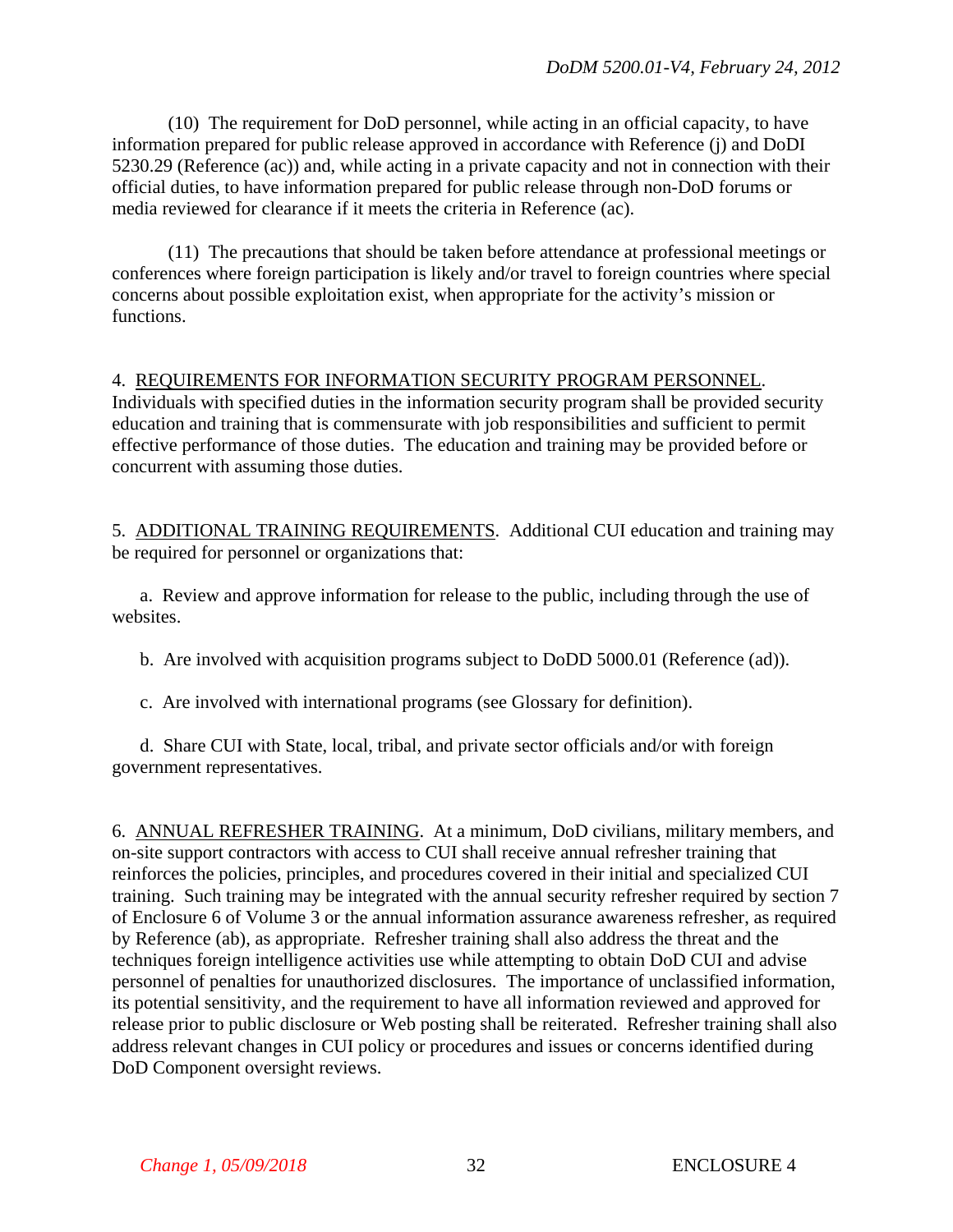7. CONTINUING CUI EDUCATION AND TRAINING. CUI education shall be a continuous process. Periodic briefings, training sessions, and other formal presentations shall be supplemented with other information and promotional efforts to ensure that continuous awareness and performance quality is maintained. The use of job performance aids and other substitutes for formal training is encouraged when they are determined to be the most effective means of achieving program goals. The circulation of directives or similar material on a "readand-initial" basis shall not be considered as the sole means of fulfilling any of the specific requirements of this enclosure.

8. OUT-PROCESSING. The DoD Components shall establish procedures to ensure that employees with access to CUI who leave the organization are advised during their outprocessing of:

a. Their continued responsibility to protect the CUI to which they have had access.

b. The process for reporting any unauthorized attempt to gain access to such information.

c. The prohibitions against retaining CUI material when leaving the organization.

d. The potential civil and criminal penalties for failure to fulfill their continuing responsibilities.

e. The requirement that retired personnel, former DoD employees, and non-active duty members of the Reserve Components use the DoD security review process specified by Reference (j).

9. MANAGEMENT AND OVERSIGHT TRAINING. Individuals designated as security managers and other personnel whose duties significantly involve managing and overseeing CUI shall receive training that addresses:

a. The designation process and the standards applicable to each designation.

b. The authorities and processes for terminating CUI status.

c. The requirements for reporting unauthorized disclosures, including when in electronic form, and the penalties that may be associated with violating established protection requirements.

d. The requirements for oversight as part of the information security program.

e. Details of the marking, dissemination, and safeguarding specifications for each type of CUI routinely used by the Department of Defense, to include:

(1) Designation standards.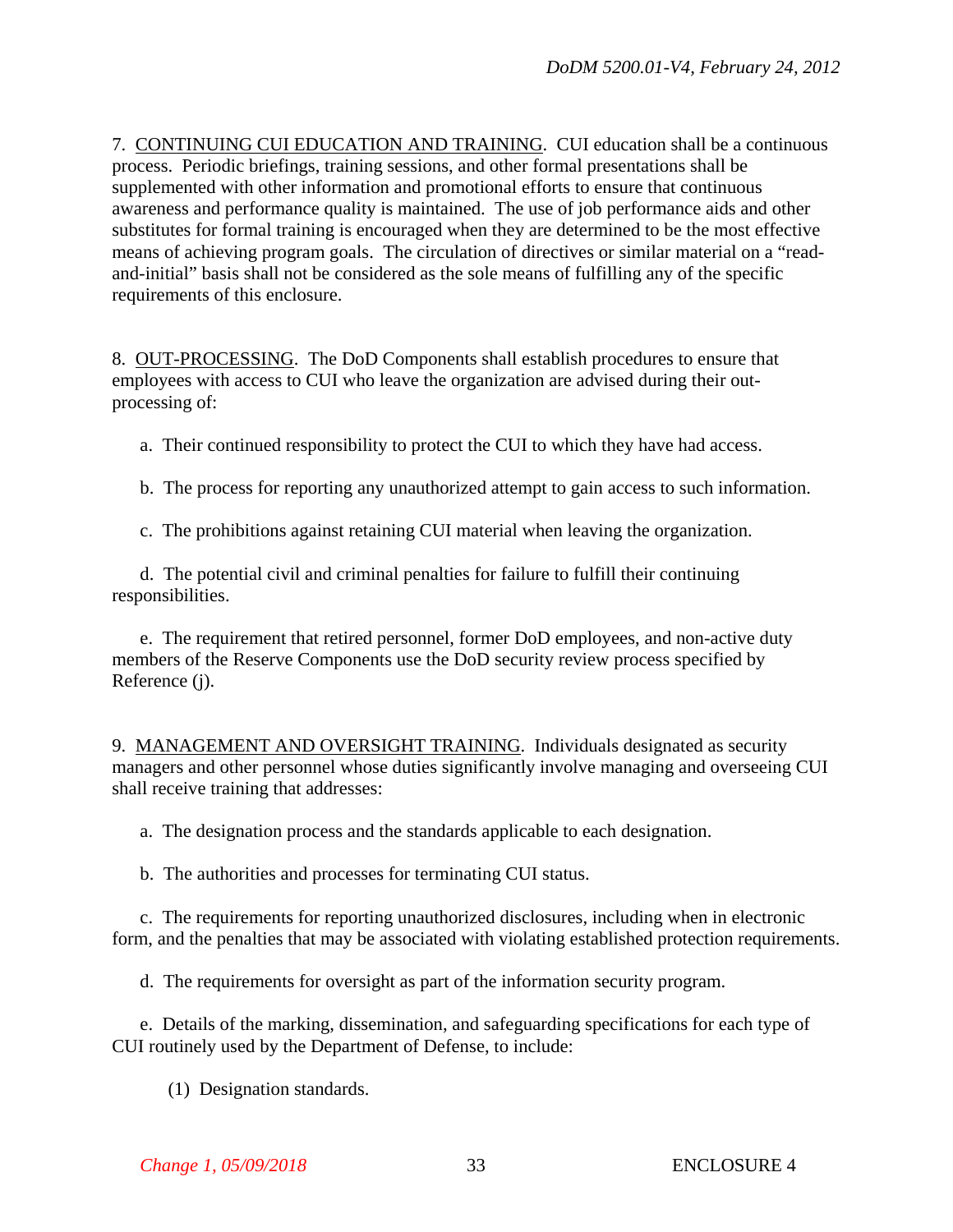(2) Use, storage, reproduction, transmission, dissemination, and destruction requirements and limitations.

(3) Access restrictions.

10. PROGRAM OVERSIGHT. The Heads of the DoD Components shall ensure that CUI education and training are appropriately evaluated during oversight activities. This evaluation shall include assessing the quality and effectiveness of the efforts, as well as ensuring appropriate coverage of the target populations. The Heads of the DoD Components shall require maintaining records of education and training offered and employee participation as they deem necessary to permit effective oversight.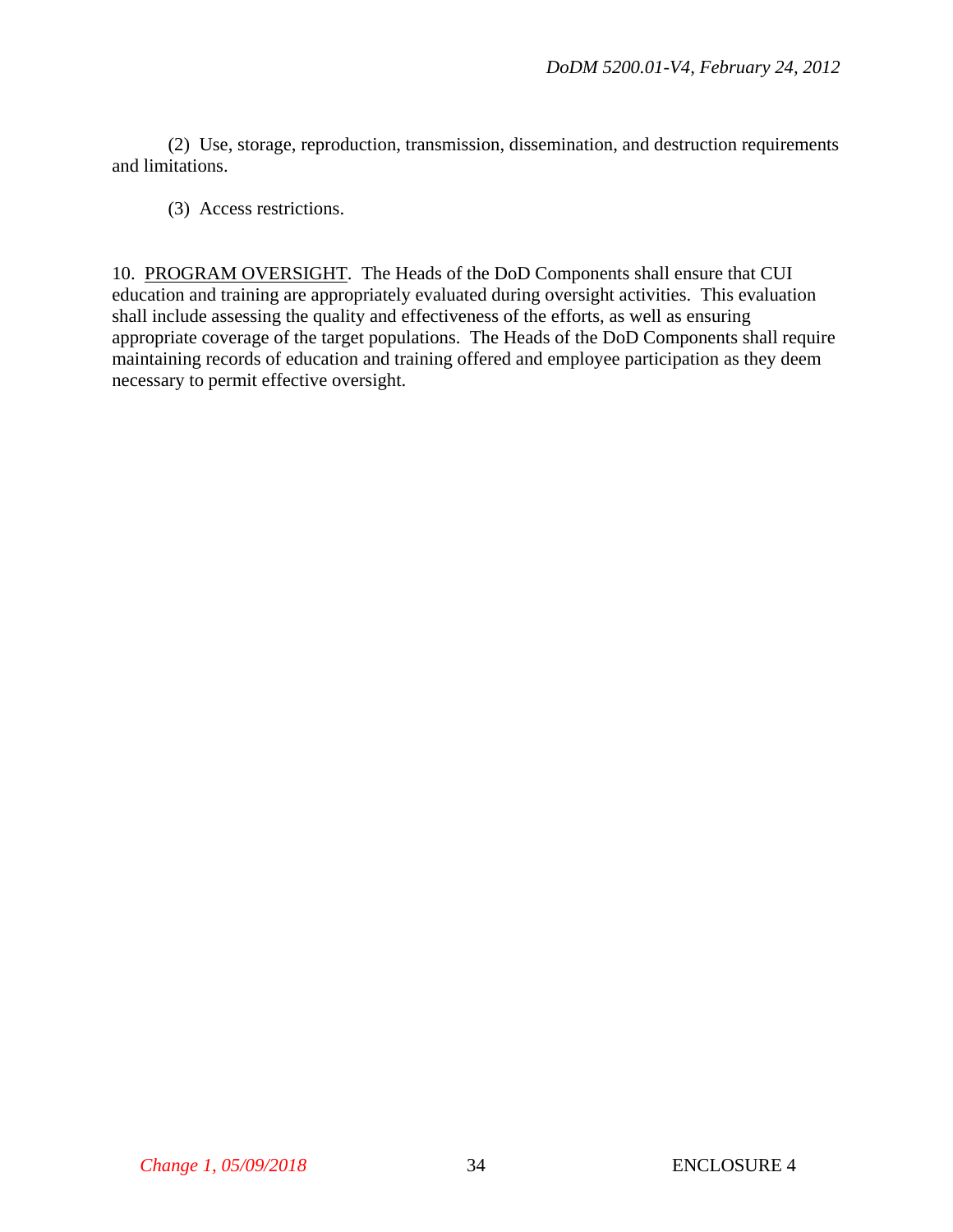# **GLOSSARY**

# PART I. ABBREVIATIONS AND ACRONYMS

| <b>ATTN</b>            | attention                                                                            |
|------------------------|--------------------------------------------------------------------------------------|
| <b>CD</b><br>$CD$ -ROM | compact disc<br>compact disc-read only memory                                        |
| <b>CONUS</b>           | continental United States                                                            |
| <b>CUI</b>             | controlled unclassified information                                                  |
|                        |                                                                                      |
| <b>DEA</b>             | Drug Enforcement Administration                                                      |
| <b>DNI</b>             | Director of National Intelligence                                                    |
| DoD UCNI               | DoD Unclassified Controlled Nuclear Information                                      |
| DoDD                   | DoD Directive                                                                        |
| DoDI                   | DoD Instruction                                                                      |
| DoS                    | Department of State                                                                  |
| <b>DSEN</b>            | <b>DEA</b> Sensitive                                                                 |
| <b>DVD</b>             | digital video disc                                                                   |
|                        |                                                                                      |
| <b>FOIA</b>            | Freedom of Information Act                                                           |
| <b>FOUO</b>            | For Official Use Only                                                                |
| <b>FOUO-LES</b>        | For Official Use Only-Law Enforcement Sensitive                                      |
|                        |                                                                                      |
| GAO                    | Government Accountability Office                                                     |
| <b>IAW</b>             | in accordance with                                                                   |
| <b>LES</b>             | <b>Law Enforcement Sensitive</b>                                                     |
| <b>NGA</b>             | National Geospatial-Intelligence Agency                                              |
| <b>NIPRNET</b>         | Non-Secure Internet Protocol Router Network                                          |
| <b>NOFORN</b>          | not releasable to foreign nationals                                                  |
| PKI                    | Public Key Infrastructure                                                            |
|                        |                                                                                      |
| SBU                    | sensitive but unclassified                                                           |
| <b>SCI</b>             |                                                                                      |
|                        | sensitive compartmented information                                                  |
| <b>SNM</b>             | special nuclear material                                                             |
|                        |                                                                                      |
| <b>UCNI</b>            | <b>Unclassified Controlled Nuclear Information</b>                                   |
| UK                     | <b>United Kingdom</b>                                                                |
| U.S.C.                 | <b>United States Code</b>                                                            |
| USD(I)<br>USD(P)       | Under Secretary of Defense for Intelligence<br>Under Secretary of Defense for Policy |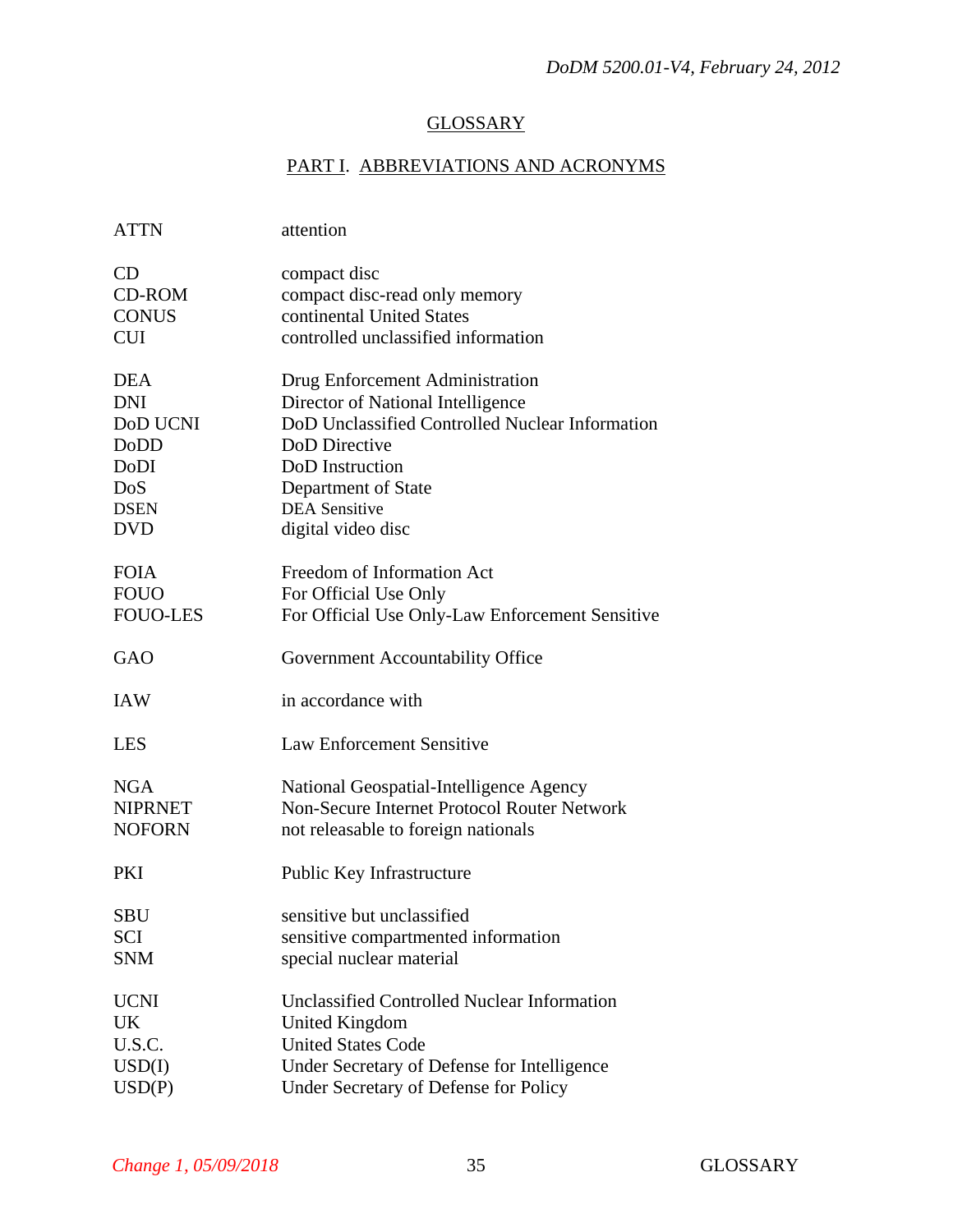# PART II. DEFINITIONS

Unless otherwise noted, these terms and their definitions are for the purpose of this Manual.

access. The ability or opportunity to obtain knowledge of classified or controlled unclassified information.

activity security manger. The individual specifically designated in writing and responsible for the activity's information security program, which ensures that classified and controlled unclassified information is properly handled during its entire life cycle. This includes ensuring it is appropriately identified, marked, stored, disseminated, disposed of, and accounted for, as well as providing guidance on the handling of security incidents to minimize adverse effects and ensure that appropriate corrective action is taken. The security manager may be assigned responsibilities in other security disciplines such as personnel and physical security, etc.

controlling DoD office. The DoD activity that sponsored the work that generated the technical data or received the technical data on behalf of the Department of Defense and, therefore, has the responsibility for determining the distribution of a document containing such technical data. For joint sponsorship, the controlling office is determined by advance agreement and may be a party, group, or committee representing the interested activities or the DoD Components.

CONUS. U.S. territory, including adjacent territorial waters, located within the North American continent between Canada and Mexico.

CUI. Unclassified information that requires safeguarding or dissemination controls, pursuant to and consistent with applicable law, regulations, and Government-wide policies.

DEA Sensitive information. Unclassified information that the DEA originates and that requires protection against unauthorized disclosure to protect sources and methods of investigative activity, evidence, and the integrity of pretrial investigative reports.

declassification. The authorized change in the status of information from classified information to unclassified information.

distribution statement. A statement used on a technical document to denote the extent of its availability for secondary distribution, release, and disclosure without additional approvals or authorizations. A distribution statement marking is distinct from and in addition to a security classification marking. A distribution statement is also required on security classification guides submitted to the Defense Technical Information Center.

document. Any recorded information, regardless of the nature of the medium or the method or circumstances of recording. This includes any physical medium in or on which information is recorded or stored, to include written or printed matter, audiovisual materials, and electromagnetic storage media.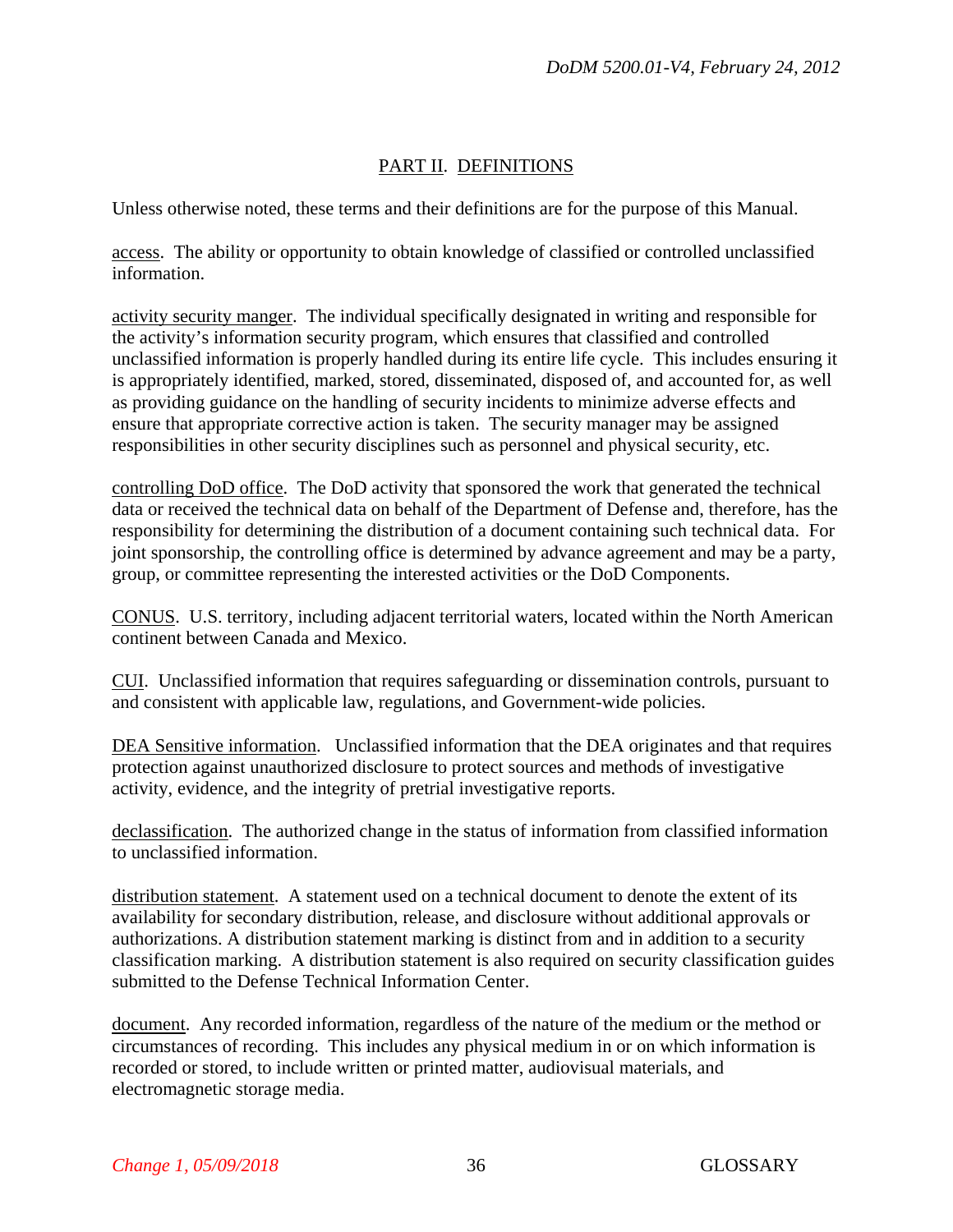DoD UCNI. Unclassified information on security measures (including security plans, procedures, and equipment) for the physical protection of DoD SNM, SNM equipment, SNM facilities, or nuclear weapons in DoD custody, designated and controlled pursuant to the provisions of Reference (w).

DoS SBU. Information originated within the DoS which that agency believes warrants a degree of protection and administrative control and meets the criteria for exemption from mandatory public disclosure in accordance with provisions of the FOIA.

exemption. The basis for withholding information from public release pursuant to the provisions of the FOIA.

FOUO. A protective marking to be applied to unclassified information when disclosure to the public of that particular record, or portion thereof, would reasonably be expected to cause a foreseeable harm to an interest protected by one or more provisions of the FOIA. This includes information that qualifies for protection pursuant to the provisions of the Privacy Act of 1974, as amended. See Reference (p) for detailed information on categories of information that may qualify for exemption from public release.

information. Any knowledge that can be communicated or documentary material, regardless of its physical form or characteristics, that is owned by, produced by or for, or is under the control of the U.S. Government.

information security. The system of policies, procedures, and requirements established in accordance with Reference (d) to protect information that, if subjected to unauthorized disclosure, could reasonably be expected to cause damage to the national security. The term also applies to policies, procedures, and requirements established to protect CUI, which may be withheld from release to the public in accordance with statute, regulation, or policy.

integrity. The state that exists when information is unchanged from its source and has not been accidentally or intentionally modified, altered, or destroyed.

Intelligence Community. An element or agency of the U.S. Government identified in or designated pursuant to section 403 of title 50, U.S.C., or section 3.5(h) of Executive Order 12333 (References (ae) and (af)).

international program. Any program, project, contract, operation, exercise, training, experiment, or other initiative that involves a DoD Component or a DoD contractor and a foreign government, international organization, or corporation that is located and incorporated to do business in a foreign country.

LES. A marking sometimes applied, in addition to or in conjunction with the marking "FOR OFFICIAL USE ONLY," by the Department of Justice and other activities in the law enforcement community to denote that the information was compiled for law enforcement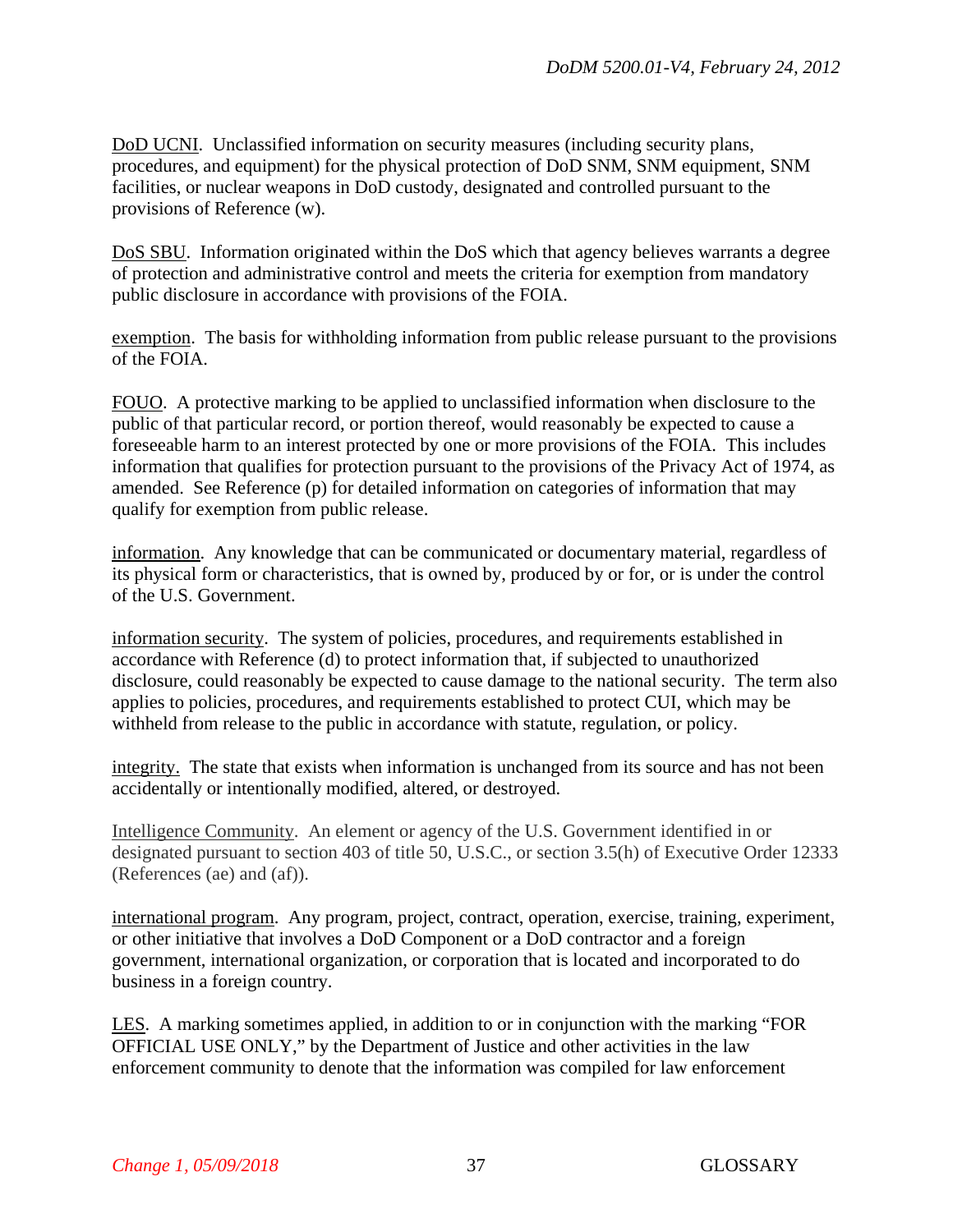purposes and should be afforded appropriate security in order to protect certain legitimate government interests.

LIMITED DISTRIBUTION. A caveat used by the NGA to identify a select group of sensitive, unclassified imagery or geospatial information and data created or distributed by NGA or information, data, and products derived from such information.

material. Any product or substance on or in which information is embodied.

national security. The national defense or foreign relations of the United States. National security includes defense against transnational terrorism.

need to know. A determination that a prospective recipient requires access to specific information in order to perform or assist in a lawful and authorized governmental function.

network. A system of two or more computers that can exchange data or information.

page marking. Banner marking at top and/or bottom of an interior page of a document.

permanently valuable records. Records having sufficient value to warrant being maintained and preserved permanently.

records. The records of an agency and Presidential papers or Presidential records, as those terms are defined in chapters 22 and 33 of Reference (v), including those created or maintained by a U.S. Government contractor, licensee, certificate holder, or grantee that are subject to the sponsoring agency's control under the terms of the contract, license, certificate, or grant.

records management. The planning, controlling, directing, organizing, training, promoting, and other managerial activities involved with respect to records creation, records maintenance and use, and records disposition in order to achieve adequate and proper documentation of the policies and transactions of the Federal Government and effective and economical management of agency operations. Within the Department of Defense, records management is implemented by Reference (o).

safeguarding. Measures and controls that are prescribed to protect classified and controlled unclassified information.

SCI. Classified information concerning or derived from intelligence sources, methods, or analytical processes that is required to be handled within formal access control systems established by the DNI.

security clearance. A determination that a person is eligible in accordance with the standards of Reference (n) for access to classified information.

senior agency official. An official appointed by the head of a DoD Component to be responsible for direction, administration, and oversight of the DoD Component's information security